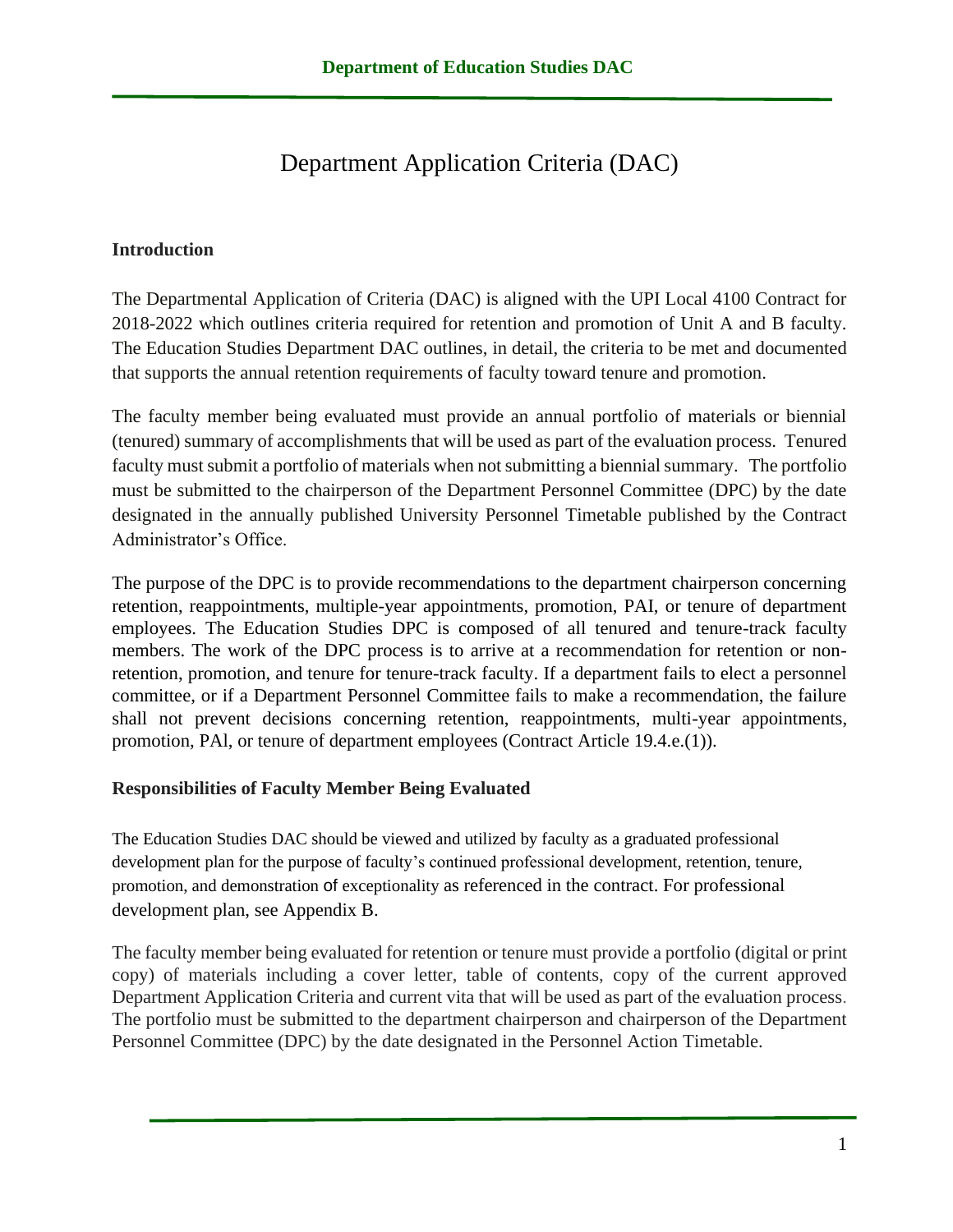After the beginning of the evaluation process, the faculty member may not add materials to the portfolio unless: (a) additional documentation has been requested by the DPC Committee, the department chair, dean, University Personnel Committee (UPC), appropriate university vice president or president; (b) the material is submitted in response to an evaluator's placement of materials or written statements in the employee's evaluation portfolio or personnel file after the beginning of the evaluation process; or, (c) the material was not available prior to the beginning of the evaluation process. [See Article 19.4 in its entirety.]

### **Department's Distance Education Policies** *(Collective Bargaining Agreement-Appendix G)*

Development, Conversion and Approval of Online Course Offerings

- Development, conversion and approval of online courses must first be approved by the Program Faculty
- Approval must then follow the university's procedure for approval for web offered courses by the College of Education Curriculum Committee, the Distance Education Committee and the Graduate Council (as applicable) and the University Curriculum Coordinating Committee prior to online scheduling of a course.

### Evaluating Web Offered Instruction

- Evaluation of web-delivered courses will be completed using the same departmental criteria for face-to-face courses, including chair and peer evaluations completed through and agreed upon and short-term shared access to courses and course materials.
- Courses should also be aligned with Distance Education Committee Standards.

### Guidelines for Faculty Instruction of Web Offered Courses

- Prior to teaching any online course faculty need to complete the Online Certification Training offered through the Center for Teaching and Research Excellence or approved equivalent training.
- Instruction of online courses will be determined by among appropriately trained faculty by program need using the additional criteria of: 1) faculty who have developed the web-based format and 2) faculty seniority used that order.
- Faculty teaching online will hold office hours in accordance with contractual requirements (Article 18.7).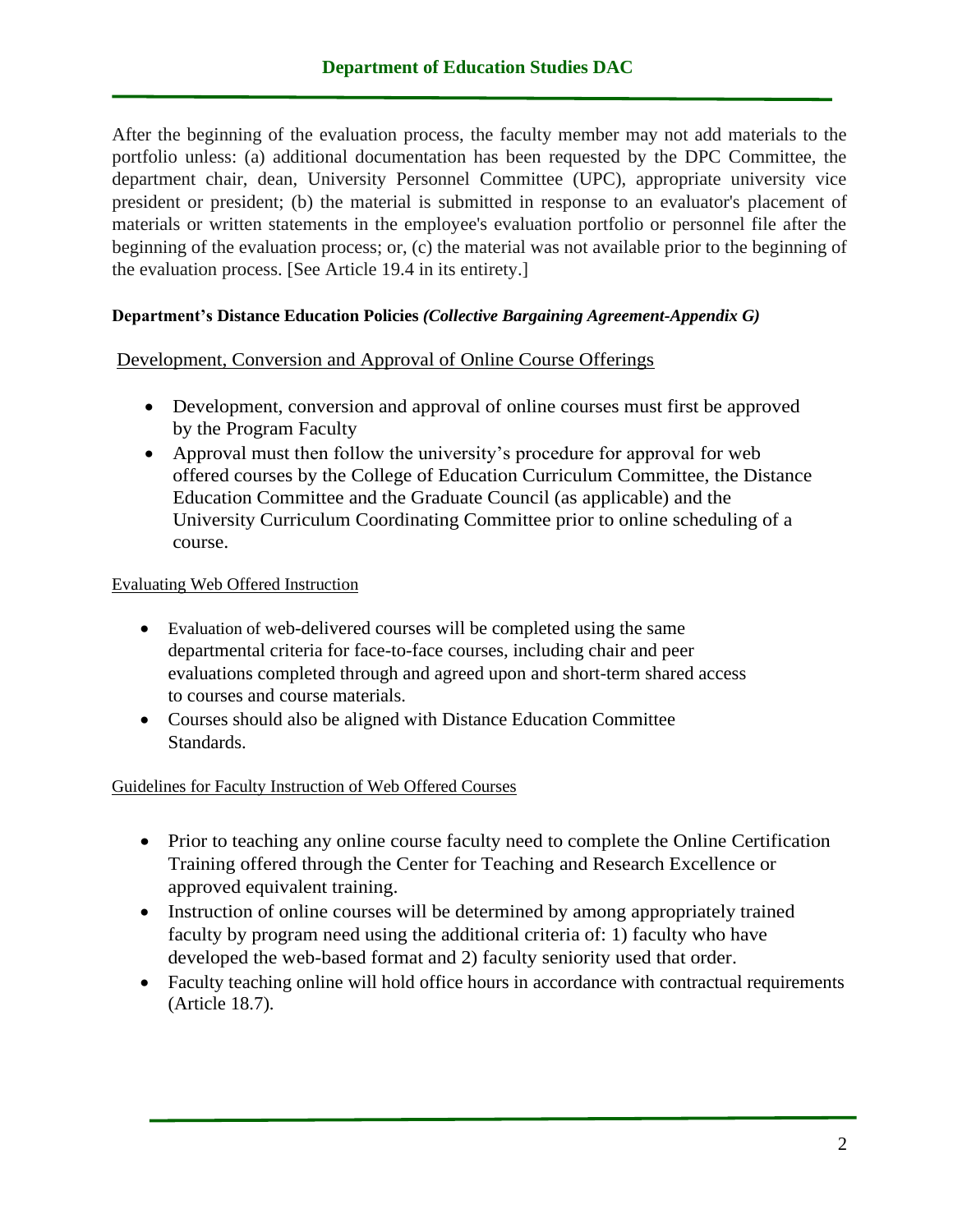#### **Relative Emphasis of Evaluation Areas**

Performance of each tenured/tenure-track faculty member being considered for retention, promotion, or tenure is evaluated in the areas of teaching/ performance of primary duties, research/creative activity, and service. Teaching/performance of primary duties is considered the most important of the three areas of evaluation. *(See Contract, Article .*19.3.a.(l)*)* After teaching/performance of primary duties, research/creative activity and service will be given equal emphasis.

The evaluation period for retention shall be the period since the beginning of the employee's last evaluation for retention, with the exception that employees in their second year of employment in the bargaining unit shall have their entire period of employment evaluated. In tenure evaluations, the performance standards will be used to judge whether an employee's performance has reached the required degree of effectiveness by the end of the evaluation period. [See Article 19.3.(a).2.(a)]

The evaluation criteria for part-time lecturers will be confined to the evaluation of teaching performance only. Full-time lecturers must address categories 1, 2, and 3 within the evaluation of teaching performance. Evaluation of research and service begins in Year 4.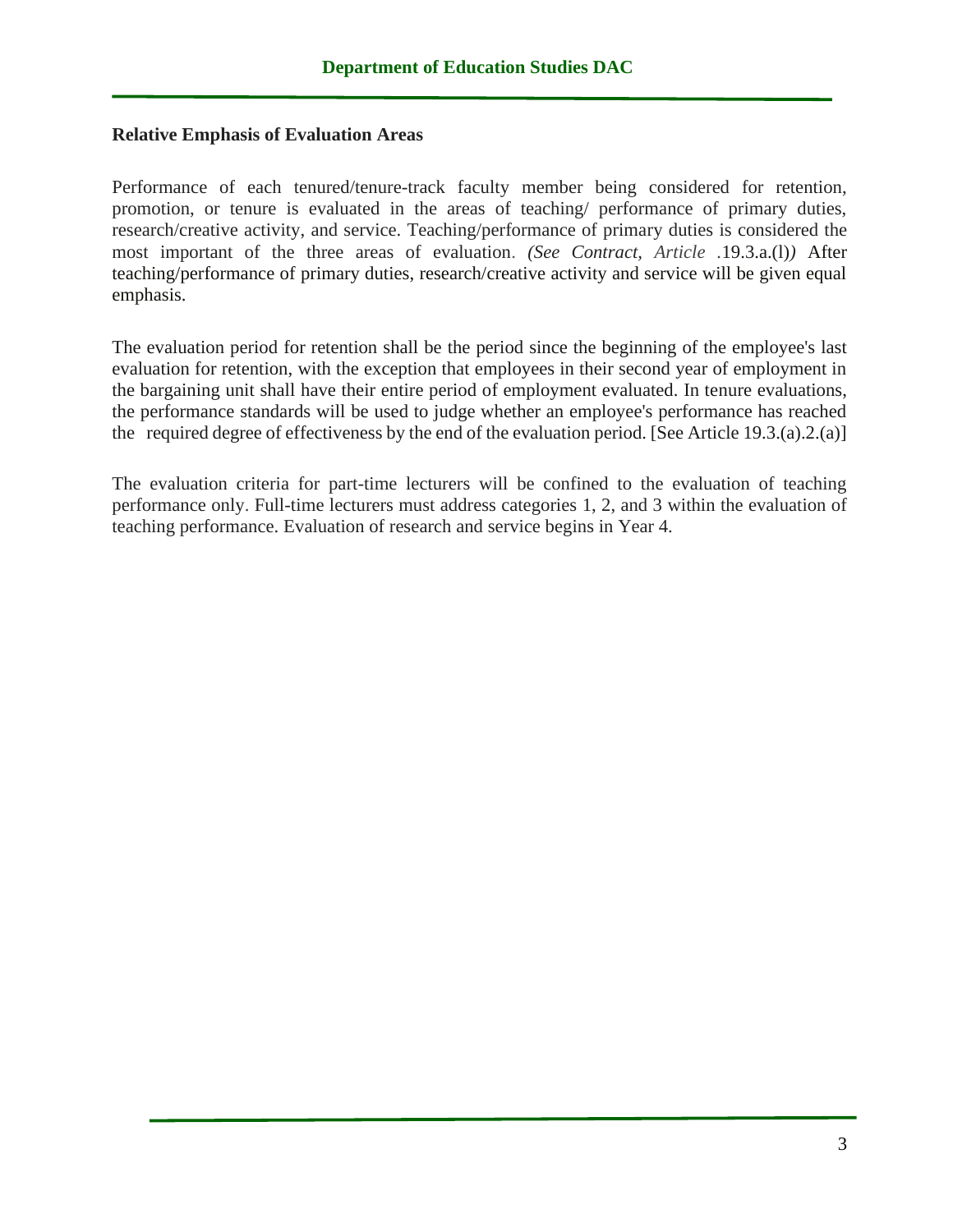### **1. TEACHING / PERFORMANCE OF PRIMARY DUTIES**

**Categories of materials and activities for use in evaluation include, but are not limited to those listed below:**

#### **Category 1: University Online Student Evaluation System for each term**

ALL students, *except those enrolled in practica, tutorials, independent study courses, and other such courses shall have the* opportunity to evaluate faculty members each term using the university on-line evaluation instrument. Inclusive within the university on-line evaluation tool are questions relative to instructors' communication and accessibility to candidates.

Students will be reminded of the evaluation by the faculty member being evaluated and will complete the evaluation by a time designated by the university. The department may choose to add items for all faculty members, and individual faculty members may add items to the instrument by contacting the instrument administrator. The evaluation results for the department added items will be made available to the faculty member and the department chairperson. The evaluation results for the individual faculty added items will be visible only to the individual faculty member. The Online Course Evaluation Administrator will provide a summary of the evaluation results to individual faculty members and department chairperson. A copy will be included in the faculty member's department file.

- Each academic term, all of an (Contract Article 19.4b) instructor's students shall have the opportunity to evaluate their instructor's teaching effectiveness using the university's student evaluation system.
- The instructor will not be present during the evaluation process.
- Instruction provided online will be evaluated using the same course evaluation and rating scale as used for campus/classroom-based courses.

#### **The following Rating Scale will be used:**

| Satisfactory            | $3.0 - 3.2$ |
|-------------------------|-------------|
| Effective               | $3.3 - 3.5$ |
| <b>Highly Effective</b> | $3.6 - 3.8$ |
| Significant             | $3.9 - 4.2$ |
| Superior                | $4.3 - 5.0$ |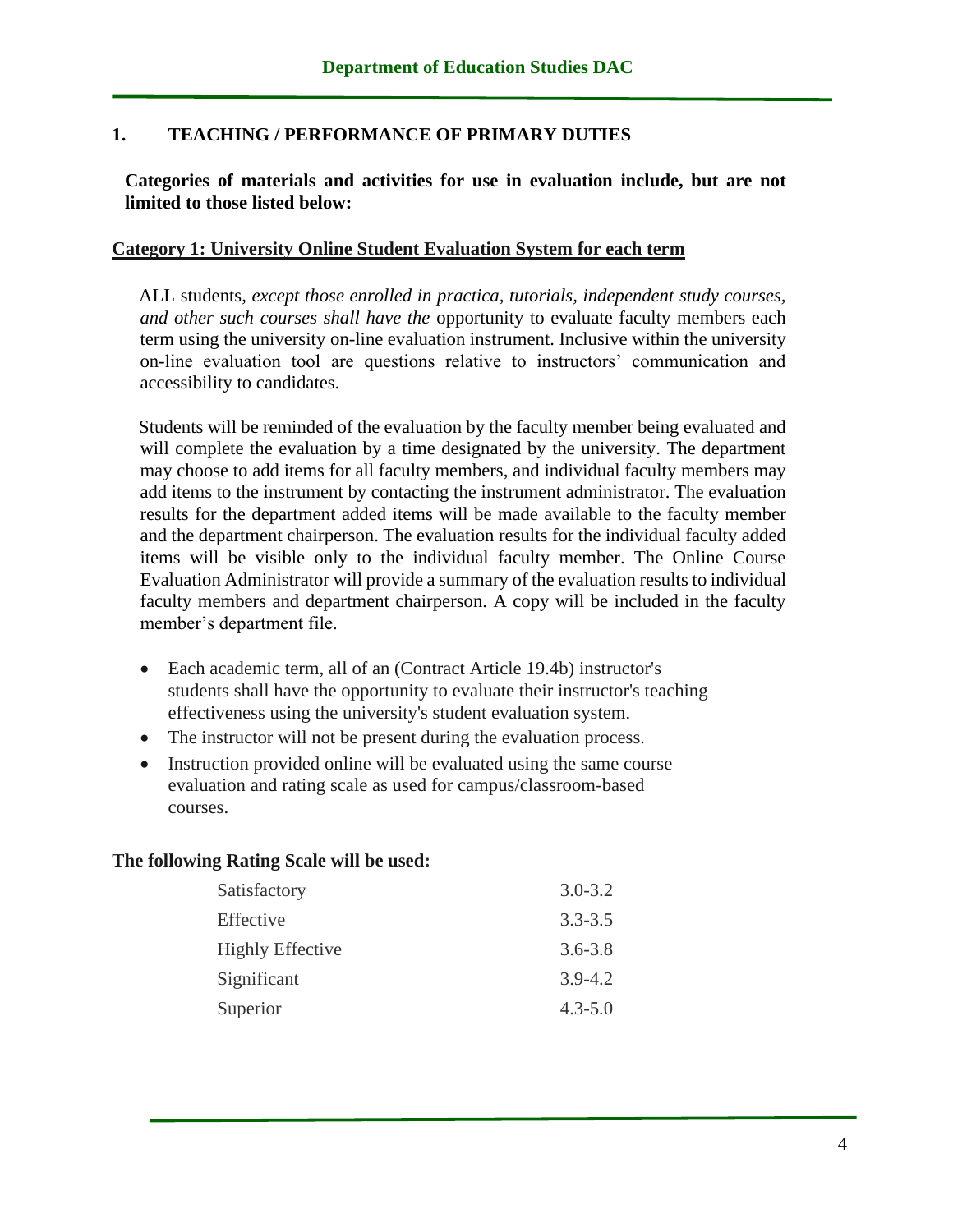#### **Category 2: Annual Classroom Observations**

- The faculty member being evaluated will have two classroom observations: one by the department chairperson (not required of tenured faculty) and one from a tenured or tenure-track faculty member from his/her program, department, related SPA, or a faculty member agreed upon by the faculty and the department chairperson.
- For web-delivered courses, expectations outlined by the Distance Education Committee's policies and procedures should be evident and taken into consideration by the evaluator. Web delivered courses will also be evaluated using the departmental criteria for face-to-face courses that are outlined in this section, including chair and peer evaluations completed through short-term shared access to courses and course materials.
- These observations will take place in the term during or preceding the personnel action or evaluation period.
- The classes to be observed shall be agreed upon by the faculty member and the department chair and peers. These two observers will each provide a written summary of their evaluations using the peer and chair Observation Evaluation Forms.
- A copy of these written evaluations will be given to the faculty m member for inclusion in the evaluation portfolio prior to its date of submission according to the personnel action timetable and the department chair to be placed in the instructor's personnel file.
- The average score on the items of the Observation Evaluation Form is a guideline for rating levels of teaching effectiveness.

#### **The following scale will be used:**

| $3.0 - 3.2$ |
|-------------|
| $3.3 - 3.5$ |
| $3.6 - 3.8$ |
| $3.9 - 4.2$ |
| $4.3 - 5.0$ |
|             |

#### **Category 3: Teaching Materials**

Evaluation of an employee's teaching/performance of primary duties will include consideration of the employee's effectiveness in her/his: execution of assigned responsibilities; command of the subject matter or discipline; oral English proficiency as mandated by Illinois statute; ability to organize, analyze and present knowledge or material; ability to encourage and interest students in the learning process; and in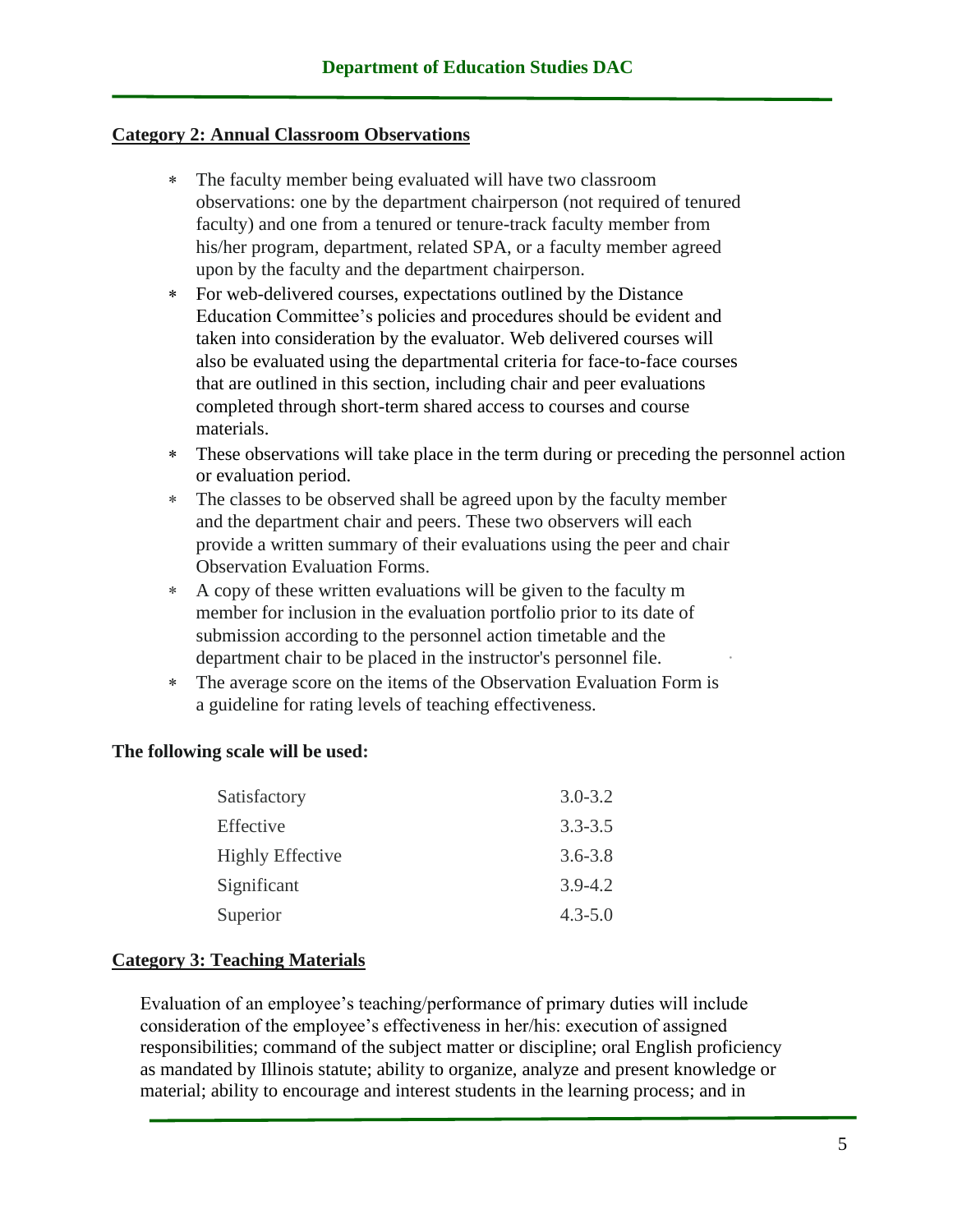student advisement, counseling, and direction of individual activities. (Contract Article 19.3d.1)

The faculty member being evaluated must present a packet of materials which include evidence from items "A" through "J", and any other materials appropriate to the faculty member's primary duties during the entire evaluation period. The packet of materials should include, but not be limited to, a representative sampling of the following:

- A. Year-long Faculty Workload assignment form.
- B. Most recent course syllabus, one per course taught that follows the required format, including graduate and undergraduate syllabi for cross-listed courses.
- C. Original and faculty-created research-based materials for each syllabus submitted (e.g., class notes, handouts, activities, and presentations reflective of varied methods of teaching).
- D. Instructor-developed course assessments for each syllabus submitted (e.g., scoring guides, rubrics, tests, quizzes, assignments reflective of varied instructional methods).
- E. Evidence of course development posted to a course management system (e.g. Moodle, Blackboard).
- F. Key assessments posted and graded in LiveText.
- G. Completion of Online Certification Training for teaching of hybrid/online courses.
- H. Faculty use of technology to engage with students. [Big Blue Button, Zoom, Google Meets, etc.).]\*
- I. Faculty use of materials which demonstrate integration of technology into the course /classroom. PowerPoint, LiveText®, Promethean, Moodle, Jing, Google Classroom, and Elluminate, Padlet, etc.).]\*
- J. Faculty use of original instructional materials.\*
- K. For Hybrid /Online Courses, provide evidence of all items below
	- o Educational Commitment Statement with information about students' expectations, including participation and attendance.
	- o Materials which demonstrate communication and collaboration with students.
	- o Integration of multiple activities including forum discussions, quizzes, projects, etc.
- Designates evaluative criteria for Category 3

These materials are to be judged by the DPC as reflecting the syllabus of the course as approved by the individual program in the department and based on accreditation standards. Where weaknesses are noted, an opportunity shall be given to the faculty member to respond to the DPC Chair's observations. Course materials are to be kept current and revised as is appropriate.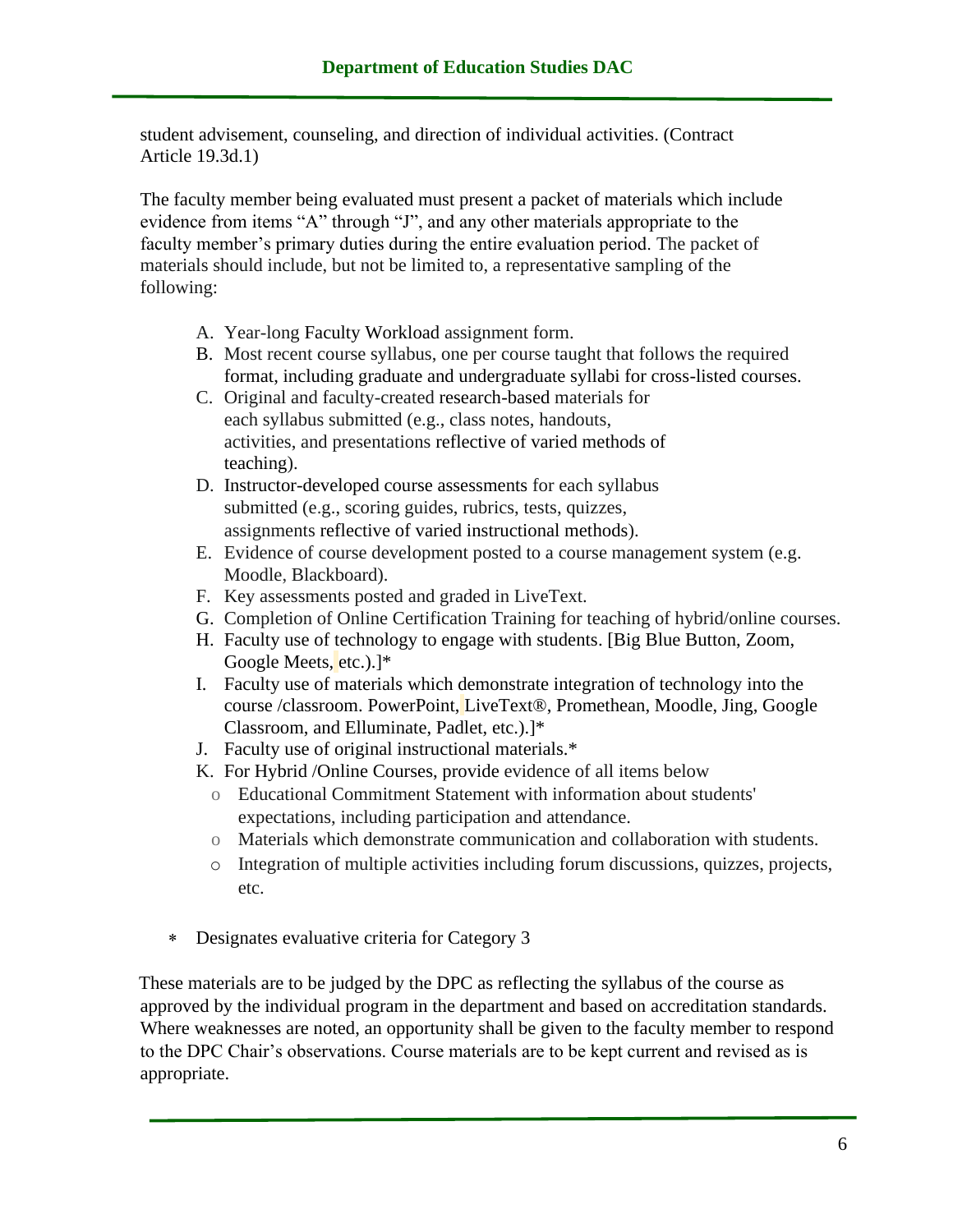#### **Category 4: Other Primary Duties Materials (A and B)**

A representative sample of Other Primary Duties Materials, which shall include but not be limited to any of the following:

A. Primary duties for which cues are granted

The faculty member being evaluated provides a packet of materials representative of cue- bearing duties completed during the entire evaluation period.

- Program Assessment
	- **EXECUTE:** Assessment Plan
	- Assessment Report
	- Analysis of Program Data
- Program Measurement and Effectiveness (PME)
- Advising
- B. Other primary duties, as applicable to the faculty's program includes, but is not limited to, evidence of:
	- Attendance at scheduled college, department, and program meetings.
	- Development, administration, and assessment of master's (graduate level) comprehensive exams.
	- Student professional portfolio review.
	- Coordination and/ or participation at student orientations and/ or majors' meetings
	- Presentation of workshops for students in the faculty's program.
	- Scheduling of courses.
	- Copy of office hours that adhere to contract requirements.
	- Documentation of the submission of academic warnings.
	- Recruitment activities to bolster enrollment
	- Participation in advisory board meetings.
	- Long range program planning and development, including enrollment
	- Completing faculty peer evaluations.
	- Provide help to the department chair, including writing reports for no additional compensation.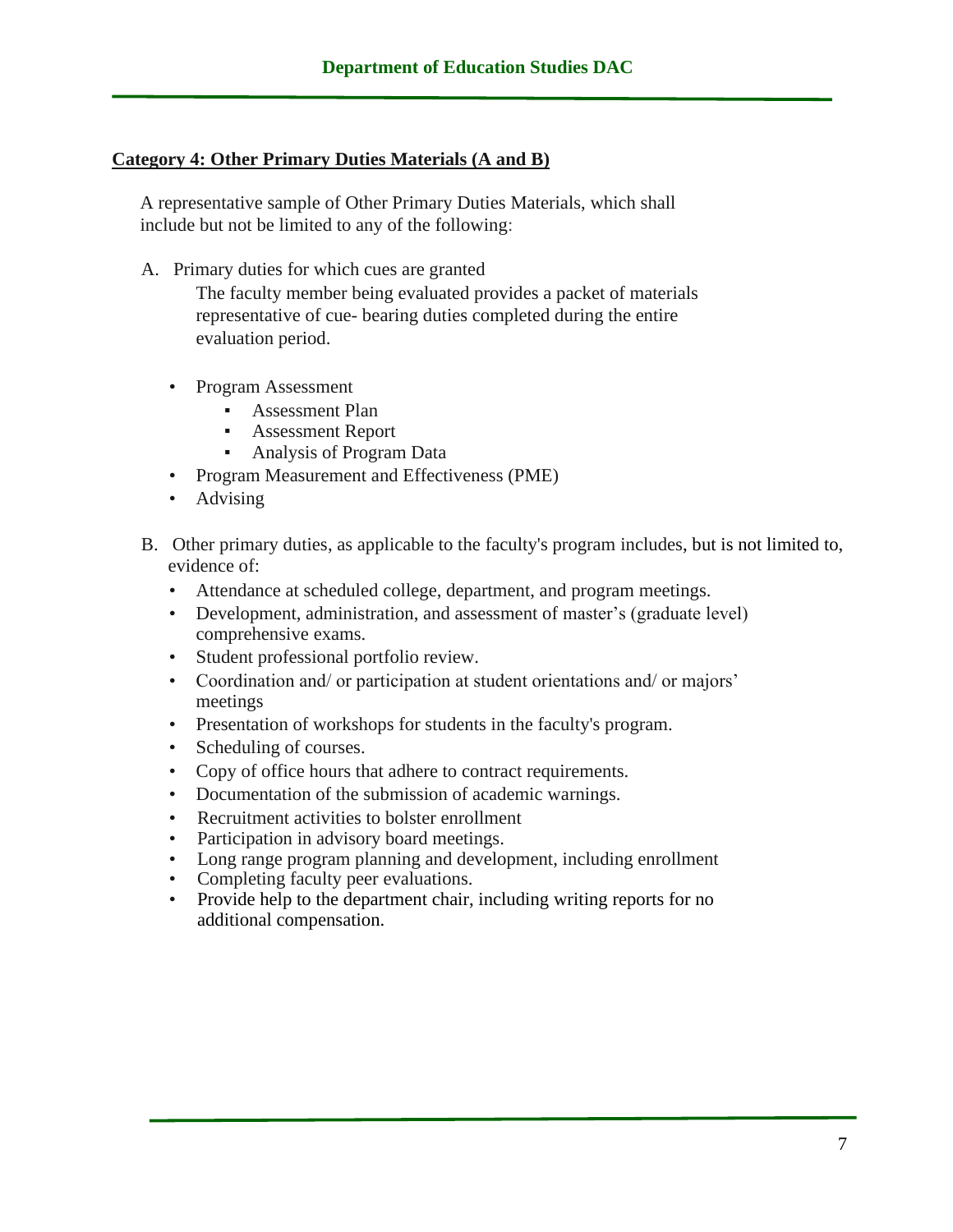#### **Category 5: Curriculum Development**

The faculty member being evaluated may present a packet of materials which shall include, but are not limited to, any of the following:

A representative sample of curriculum development materials which shall include, but are not limited to the following:

- New course development (i.e. campus-based, web-based/online, hybrid/blended, distance education).
- Conversion of an existing course for delivery through a course management system.
- New program development (including online, hybrid/blended, distance education).
- New program options (e.g., campus-based, web-based, online, hybrid/blended, distance education).
- Development, expansion or revision of programs.
- Development or inclusion of technology for existing programs.
- Design and implementation of study abroad initiatives.
- Alignment/realignment of program curriculum with appropriate professional standards.
- Development of curriculum materials for existing courses.
- Revision and/or updating existing courses.
- Design and implement of intrastate, interstate, or study abroad student initiatives.

#### **Relative Importance and Weight for Teaching/Primary Duties**

(For rating required for probationary levels, promotion and tenure refer to Appendix A)

In order for an individual to be rated as "*satisfactory*" or above in teaching effectiveness, s/he must achieve a satisfactory rating in Categories I, 2, and 3. Evidence is evaluated as a whole throughout the evaluation period. Meets two of the evaluative criteria designated under Category 3.

In order for an individual to be rated as "*effective*" or above in teaching effectiveness, s/he must achieve an effective rating in Categories 1, 2, and 3. Evidence is evaluated as a whole throughout the evaluation period. Meets all three of the evaluative criteria designated under Category 3.

In order for an individual to be rated as "*highly effective*" or above in teaching effectiveness, s/he must achieve ratings of *highly effective* in Categories 1 and 2. For Category 3, a representative sample of course materials must meet or exceed a *highly effective* rating. If faculty are assigned cue-bearing activities in category 4A, faculty must present evidence of completion. Cue-bearing activities are not required for a rating of "highly effective." Faculty must present evidence of completion of least one activity in Category 4B and/or 5. Evidence is evaluated as a whole throughout the evaluation period.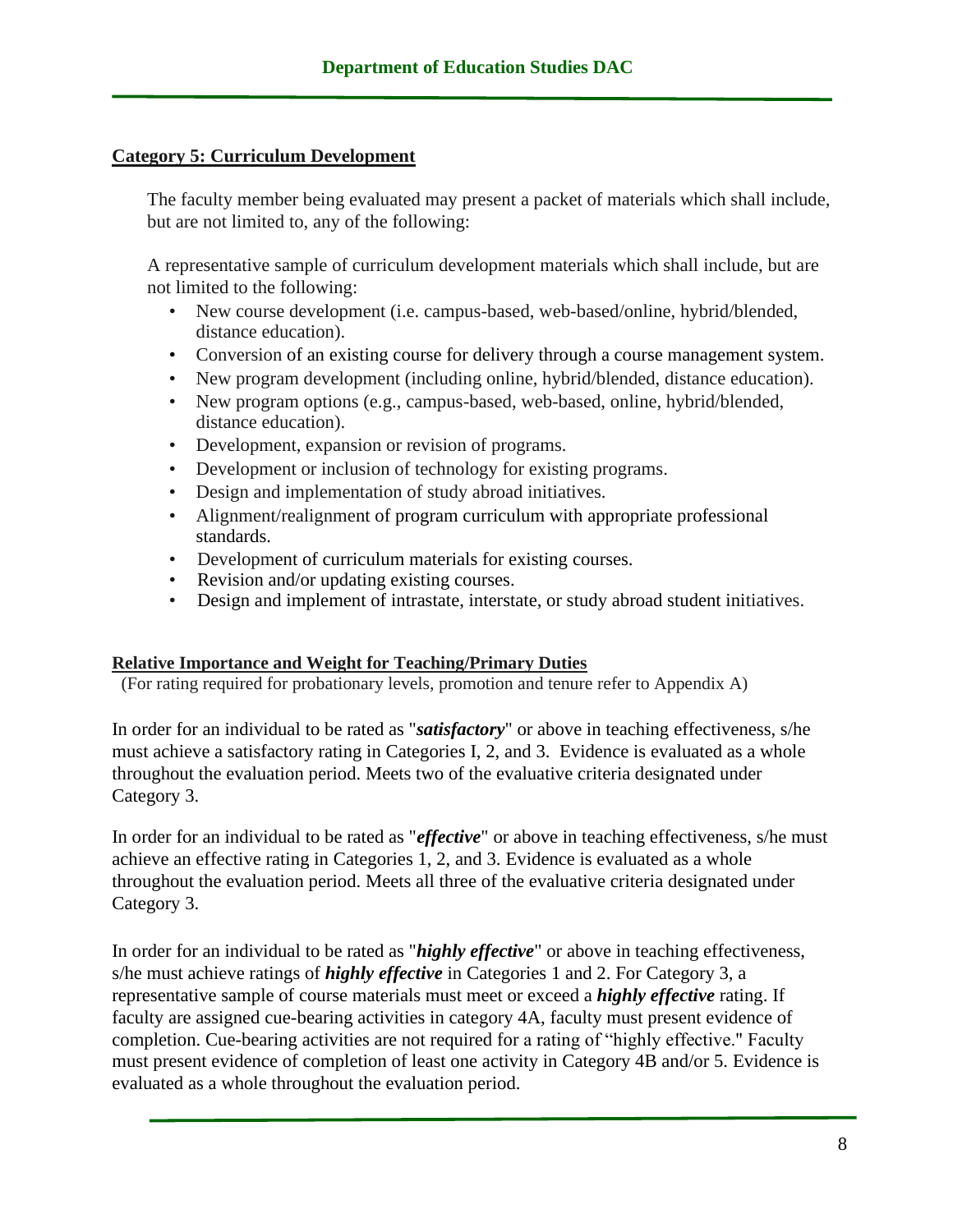In order for an individual to be rated as "*significant*" in teaching effectiveness s/he must achieve a rating of *significant* in Categories 1 and 2. For Category 3, a representative sample of course materials must meet or exceed a satisfactory rating. If faculty are assigned cue-bearing activities in category 4A, faculty must present evidence of completion. Cue-bearing activities are not required for a rating of "*significant.*" Evidence must be included of at least two activities duties in Category 4B and/or 5. Evidence is evaluated as a whole throughout the evaluation period.

In order for an individual to be rated as "*superior*" in teaching effectiveness s/he must achieve a rating of *superior* in Categories 1 and 2. For Category 3, a representative sample of course materials must meet or exceed a satisfactory rating. If faculty are assigned cue-bearing activities in category 4A, faculty must present evidence of completion. Cue-bearing activities are not required for a rating of "superior." Evidence must be included of at least two activities duties in Category 4B. Evidence of at least two activities from Category 5 must be included. Evidence is evaluated as a whole throughout the evaluation period, with the exception of evaluation for tenure, in which case, a *superior* rating is to be achieved by the end of the evaluation period.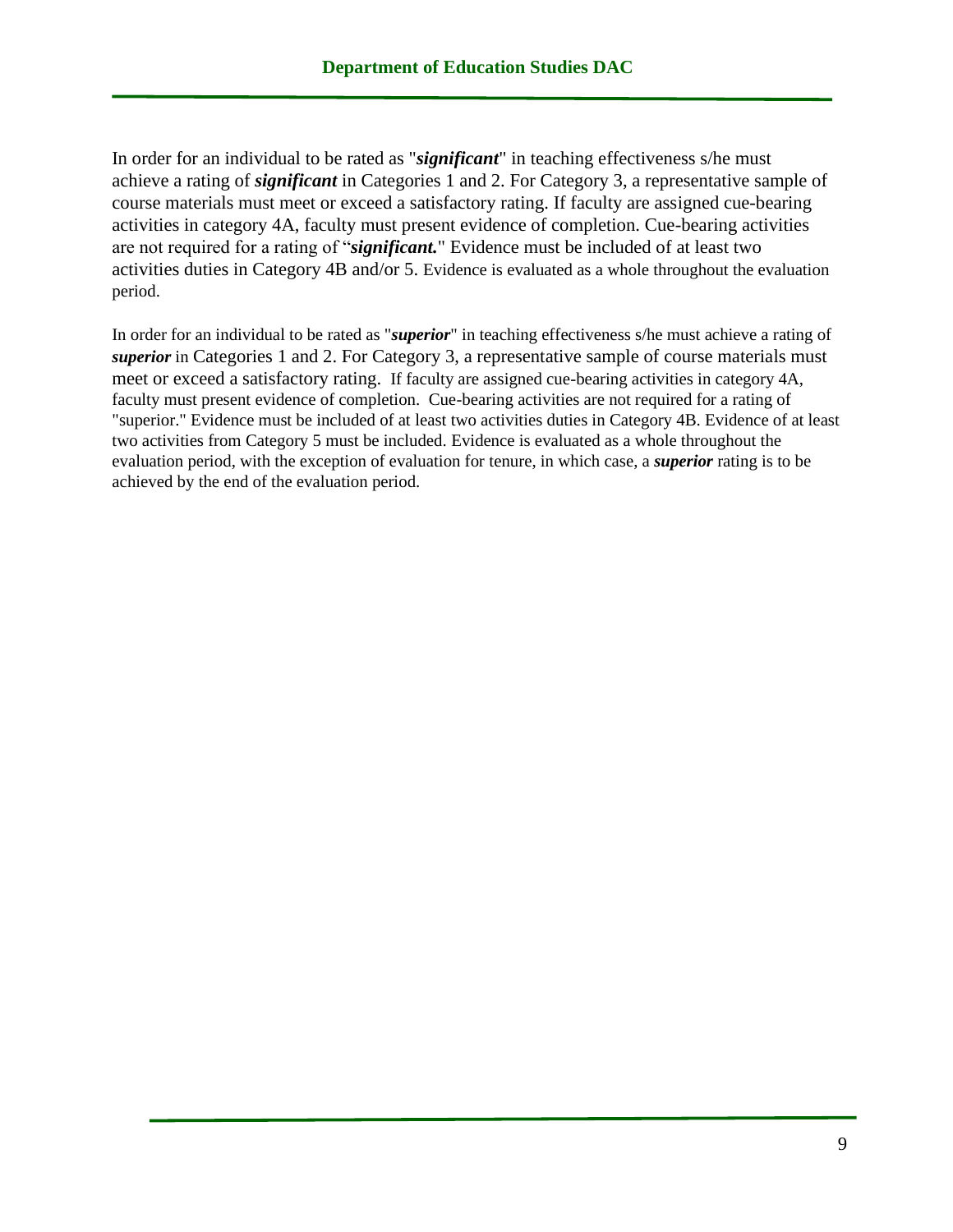|                                    | Criteria                                                                                                                                                                                                                                                                                                                                                                                                                                |  |  |
|------------------------------------|-----------------------------------------------------------------------------------------------------------------------------------------------------------------------------------------------------------------------------------------------------------------------------------------------------------------------------------------------------------------------------------------------------------------------------------------|--|--|
| <b>Performance</b><br><b>Level</b> |                                                                                                                                                                                                                                                                                                                                                                                                                                         |  |  |
| <b>Appropriate</b>                 | Contractually not applicable                                                                                                                                                                                                                                                                                                                                                                                                            |  |  |
| <b>Satisfactory</b>                | Achieve a satisfactory rating in Categories 1,2,3. For Category 3, a<br>representative sample of course materials meets a satisfactory rating.                                                                                                                                                                                                                                                                                          |  |  |
| <b>Highly</b><br>Satisfactory      | Contractually not applicable                                                                                                                                                                                                                                                                                                                                                                                                            |  |  |
| <b>Effective</b>                   | Achieve an <i>effective</i> rating in Categories 1,2, and 3. For Category 3, a<br>representative sample of course materials meets and exceeds a<br>satisfactory rating.                                                                                                                                                                                                                                                                 |  |  |
| <b>Highly Effective</b>            | Achieve a highly effective rating in Categories 1 and 2. For Category<br>3, a representative sample of course materials must meet or exceed a<br>highly effective rating.<br>Faculty are assigned cue-bearing activities in Category 4A,<br>faculty must present evidence of completion. Cue-bearing<br>activities are not required.<br>Faculty must present evidence of completion of a least one<br>activity in Category 4B and/or 5. |  |  |
| <b>Significant</b>                 | Achieve a rating of significant in Categories 1 and 2. For Category 3, a<br>representative sample of course materials must meet or exceed a<br>satisfactory rating. Evidence must be included of at least two activities<br>in Category 4B and/or 5.                                                                                                                                                                                    |  |  |
| <b>Superior</b>                    | Achieve a rating of Superior in Categories 1 and 2. For category 3, a<br>representative sample of course materials must meet or exceed a<br>satisfactory rating. Evidence must be included of at least two activities<br>in Category 4B. Evidence of at least two activities from Category 5<br>must be included.                                                                                                                       |  |  |

# **Performance Level Progression Table: Teaching/ Primary Duties**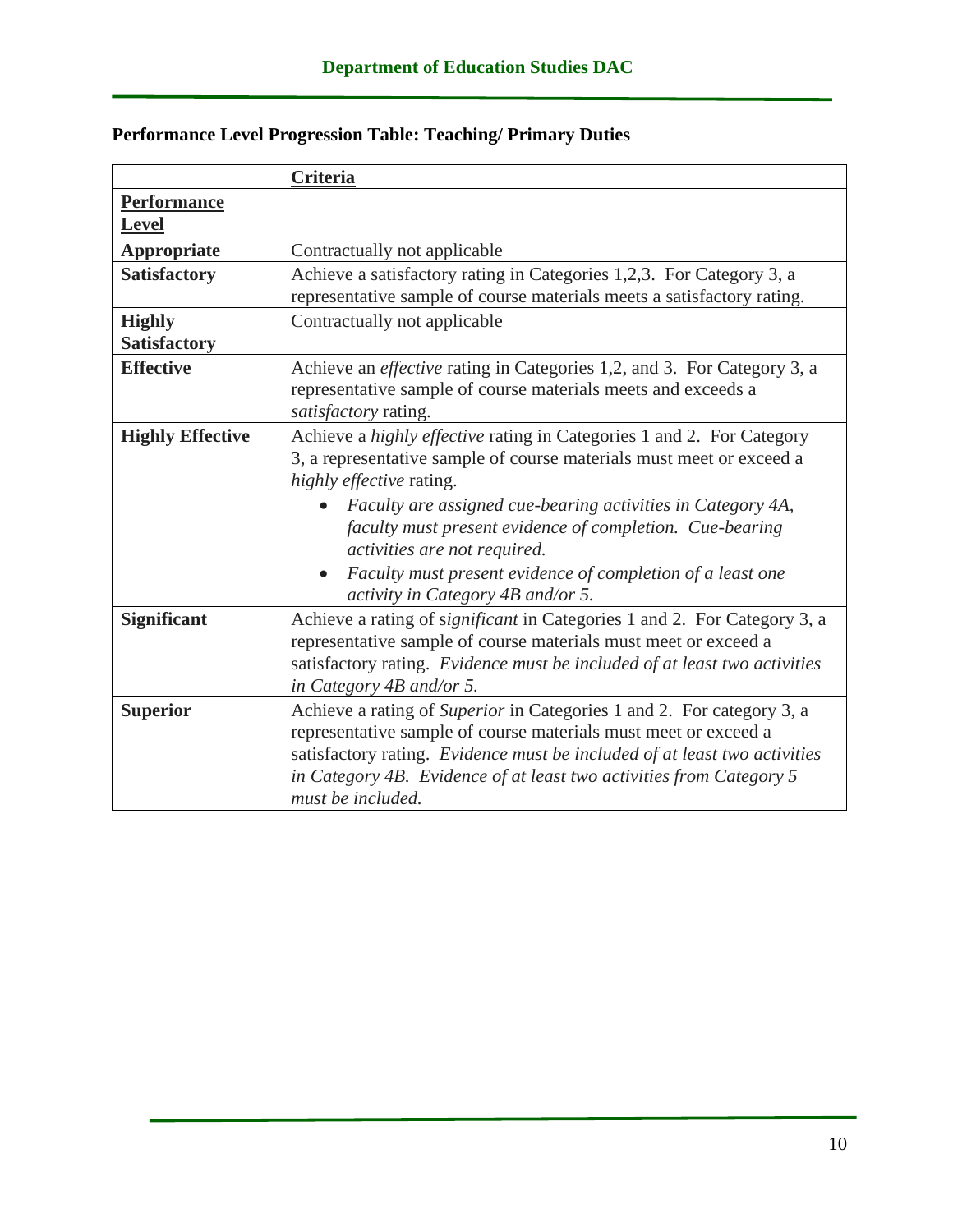### **II. RESEARCH OF CREATIVE ACTIVITIES**

Categories of materials and activities appropriate for the evaluation of Research/Creative Activity are grouped to demonstrate the order of their relative importance as guidelines, not inclusive of all possibilities, of effective performance. Sufficient, verifiable, corroborating evidence is required for each activity. A copy of publications must be included in the portfolio; and/ or, the website must be included for on-line publications.

Categories of materials and activities appropriate for the evaluation of research/creative activities are listed in three groups to demonstrate the order of their relative importance. Official documentation and dated within the evaluation time period from the sponsoring agency such as professional organizations, school districts, publishers, state agencies, etc., should be submitted as evidence (e.g., conference programs or proceeding agendas which name the speaker; or transcripts/ grade notifications, letters of receipt, acceptance, completion or approval, evaluation summaries of activities submitted on letterhead, confirmed by email, or other means which can be designated as official; or other supporting documentation). Each source of evidence submitted and approved will count as one activity.

The following serve as guidelines in evaluating research activities:

#### **Group I Leveling:**

Institution Internal - Membership - Program, Department, College Institution Internal - Participation - Program, Department Institution External - local

### **Group II Leveling:**

Institution Internal - Membership - University Institution Internal - Participation - College, University Institution Internal - Leadership - Program, Department Institution External - Leadership - State, Regional Institution External - Participation - Professional Entity - national, international

### **Group III Leveling:**

Institution Internal - Leadership - College, University Institution Internal - Participation - College, University Institution External - Membership - Professional Entity Institution External - Leadership - National, International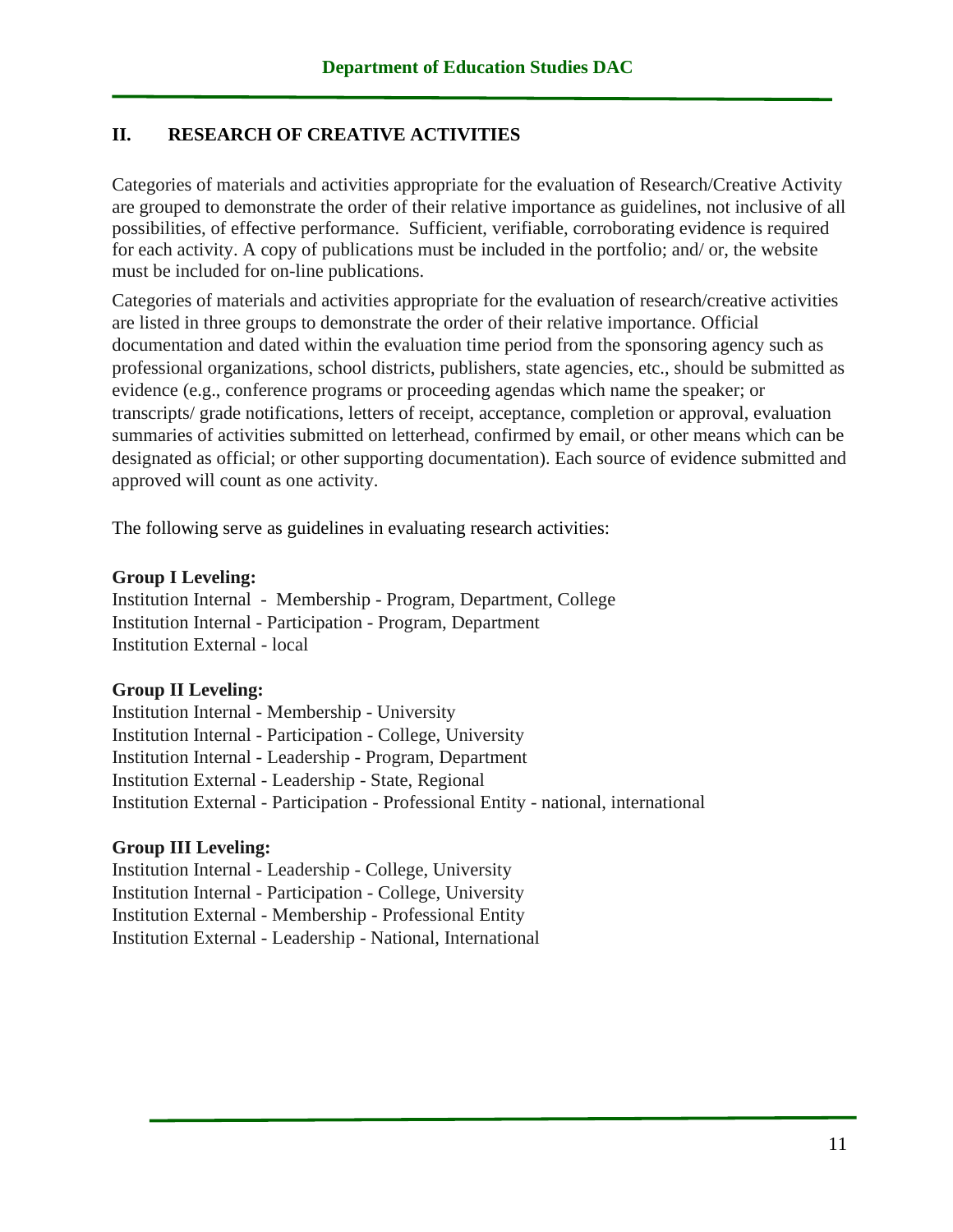### **Group I:**

A representative sample of materials shall include but is not limited to documents that provide evidence for the activities below:

- 1. Submission of a proposal for presentation at a professional conference, symposium, or seminar.
- 2. Sharing information obtained from local and state level conferences, workshops, webinars, or other professional development activities at department, program or advisory board meetings.
- 3. Submission of application of research project for approval by the Institutional Review Board (IRB).
- 4. Evidence of submission of grants or contract proposal from an internal source.
- 5. Participation in professional development activities, such as professional conferences and/or virtual meetings/webinars in one area of expertise.
- 6. Progress towards acquisition of a professional certification or credential.
- 7. Proposal of an open educational access resource.

#### **Group II**:

A representative sample of materials shall include but is not limited to documents that provide evidence for the activities below.

- 1. Completion of a professional certification or credential.
- 2. Progress towards completion of an advanced degree.
- 3. Presentations (e.g. poster sessions, paper, symposium) at meetings, conferences, seminars. workshops, webinar, symposiums, etc. of local, state, regional professional organizations; or organizations outside CSU.
- 4. Presentation of faculty member's published, unpublished research, research-based practices, or review of recent research to departmental, college or university forum.
- 5. Presentation at teacher in-service and staff development programs, internal or external to the university.
- 6. Submission of manuscripts for publication in refereed journals, edited books, etc.
- 7. Publication in a non-refereed or open access professional publication (print or electronic format).
- 8. Participation as a referee or juror for professional publications.
- 9. Citation in published works or other professional recognition of accomplishment or contribution.
- 10. Faculty created programs, curriculum, or other materials adopted by schools, school districts, agencies, professional organizations, or industry.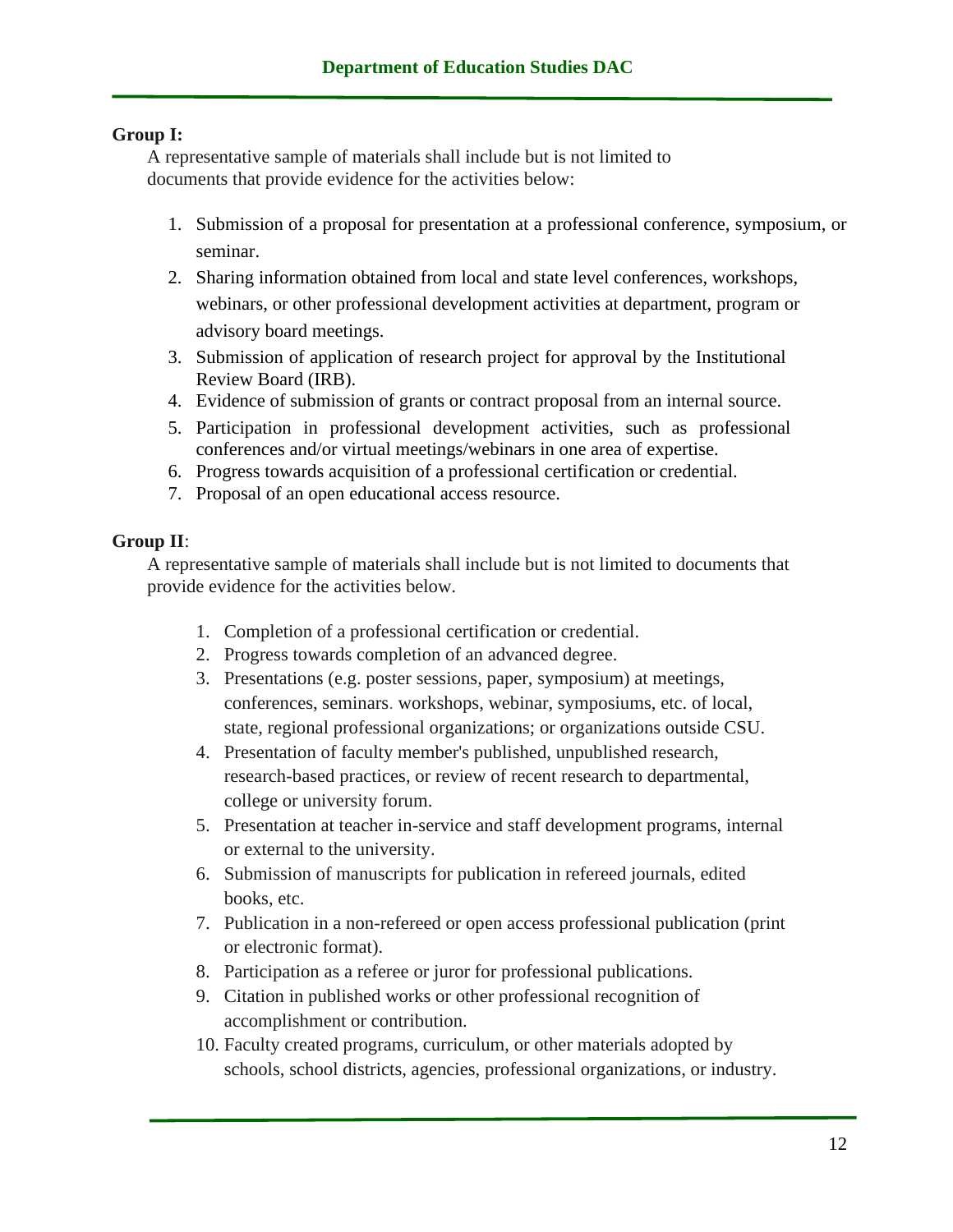- 11. Review of juried journal articles, textbooks or online web-based courses from a professionally recognized publisher of curriculum, film, video tape or other instructional materials related to content field in print or electronic format.
- 12. Submission for government grant, contract, or research project to an external source.
- 13. Award of internally funded grants, contracts, or research.
- 14. Evidence of approval of an Institutional Review Board application.
- 15. Evidence of research in progress.
- 16. Development/facilitation of telenets/webinars (local, state).
- 17. Receipt of programmatic resource materials more than \$ 1 ,000 in value that may be used for research.
- 18. Attend a national or international conference and share information with the program or college.
- 19. Contracted consultation to school districts, agencies, professional organizations, or industry.
- 20. Completed submission of an OER module that has been published and available for access.
- 21. Presentation at teacher in-service and staff development programs at K-12 institutions
- 22. Evidence of submission of grants or contract proposals from external sources
- 23. Mentoring and inclusion of undergraduate students in research processes.

### **Group III:**

A representative sample of materials that shall include but is not limited to documents that provide evidence for the activities below.

- 1. Presentations at meetings, conferences, seminars, workshops, etc. of national or international professional organizations (does not include presentations at K-12 institutions).
- 2. Recognition of/award from an internal (e.g. CSU Award for Excellence in Research) or external source for research or creative activities.
- 3. Awards of externally funded grants, contracts, or research.
- 4. Publication in refereed journal in print or electronic format.
- 5. Publication of conference proceedings, books, book reviews, book chapters (in print or electronic format) by a professionally recognized publisher, excluding vanity press.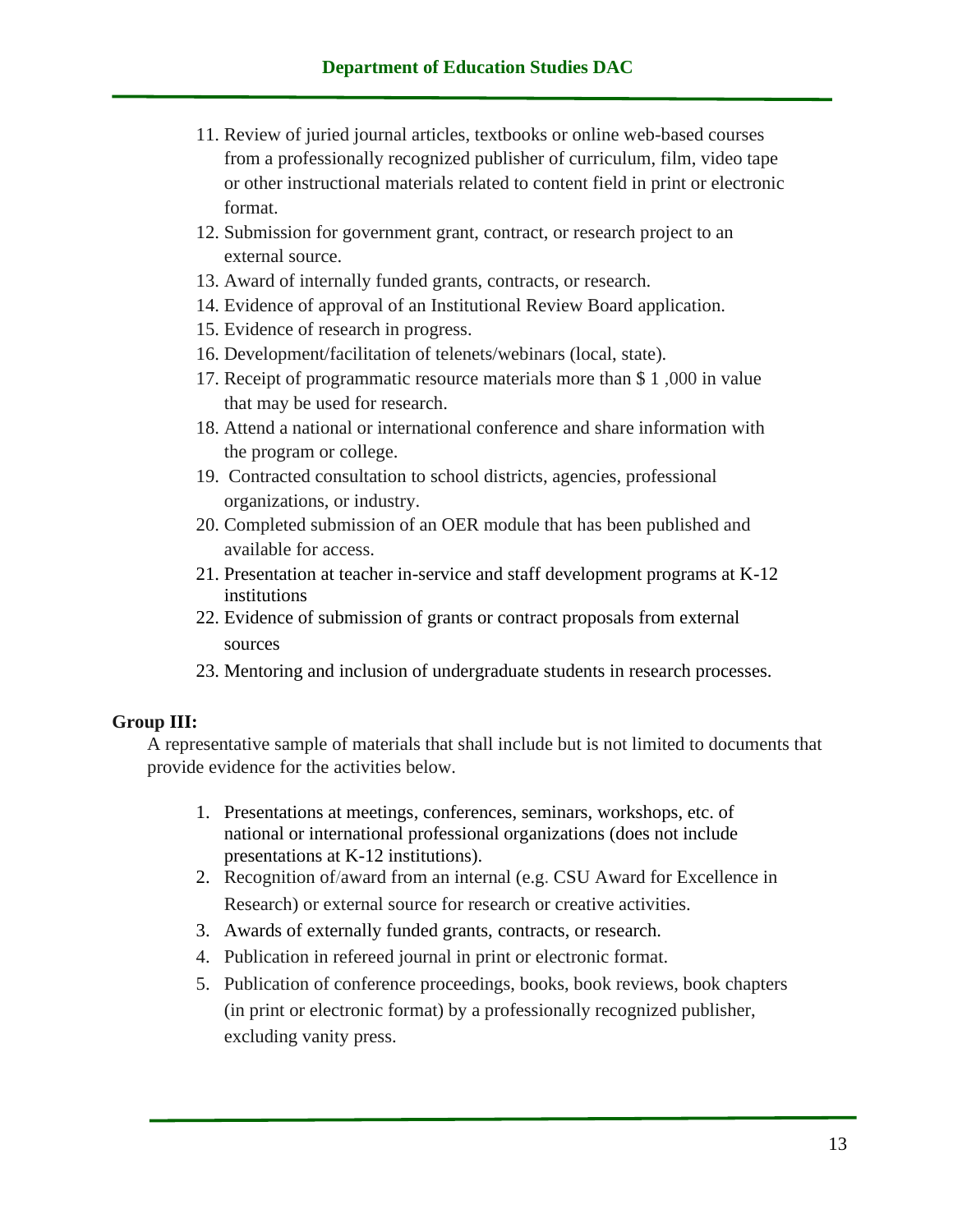- 4. Publication by a professionally recognized publisher of curriculum, film, video, digital or other instructional materials related to content fields in print or electronic format.
- 5. Translation of a scholarly/creative book, published by a non-vanity press, in either print or electronic format.
- 6. Faculty created programs, curriculum, or other materials adopted by schools, school districts, or agencies.
- 7. Editor or co-editor responsible for the intellectual content of a book, or journal in either print or electronic format.
- 8. Adoption of faculty's intellectual material(s), research work for use by external agencies or entities
- 9. Visiting professor, visiting lecturer, or visiting scholar in the individual's expertise where research is the foundation of position or purpose of appointment.
- 10. National fellowship/internship where research is the foundation of position or purpose of appointment.
- 11. Supervision of master's thesis.
- 12. Chair of a dissertation committee.
- 13. Compensated consultation to professional organizations, agencies, or industry at the state, national, or international level.
- 14. Evidence of completed research in area of expertise.
- 15. Evidence of continuous work on a multi-year research/creative project.
- 16. Completion of an additional advanced degree or program certificate
- 17. Acceptance into a postdoctoral program for the purpose of advanced postdoctoral research and/ or professional development, not to include master's level programs.
- 18. Invited presentations at professional meetings, conferences, seminars, workshops, etc.
- 19. Development/facilitation of online conferences or webinars (national, international).
- 20. Administration of an external grant or contract.
- 21. Evidence of Institutional Review Board (IRB) approved research that includes students as researchers.
- 22. Research or presentation/publication with a student(s) as a collaborator or coprincipal investigator.

#### **Relative Importance and Weight for Research and Creative Activities**

(For rating required for probationary levels, promotion and tenure refer to Appendix A)

In order for a faculty to be rated as demonstrating **"***appropriate***"** performance in the area of research/creative activity s/he must present evidence of two activities from any of the three groups.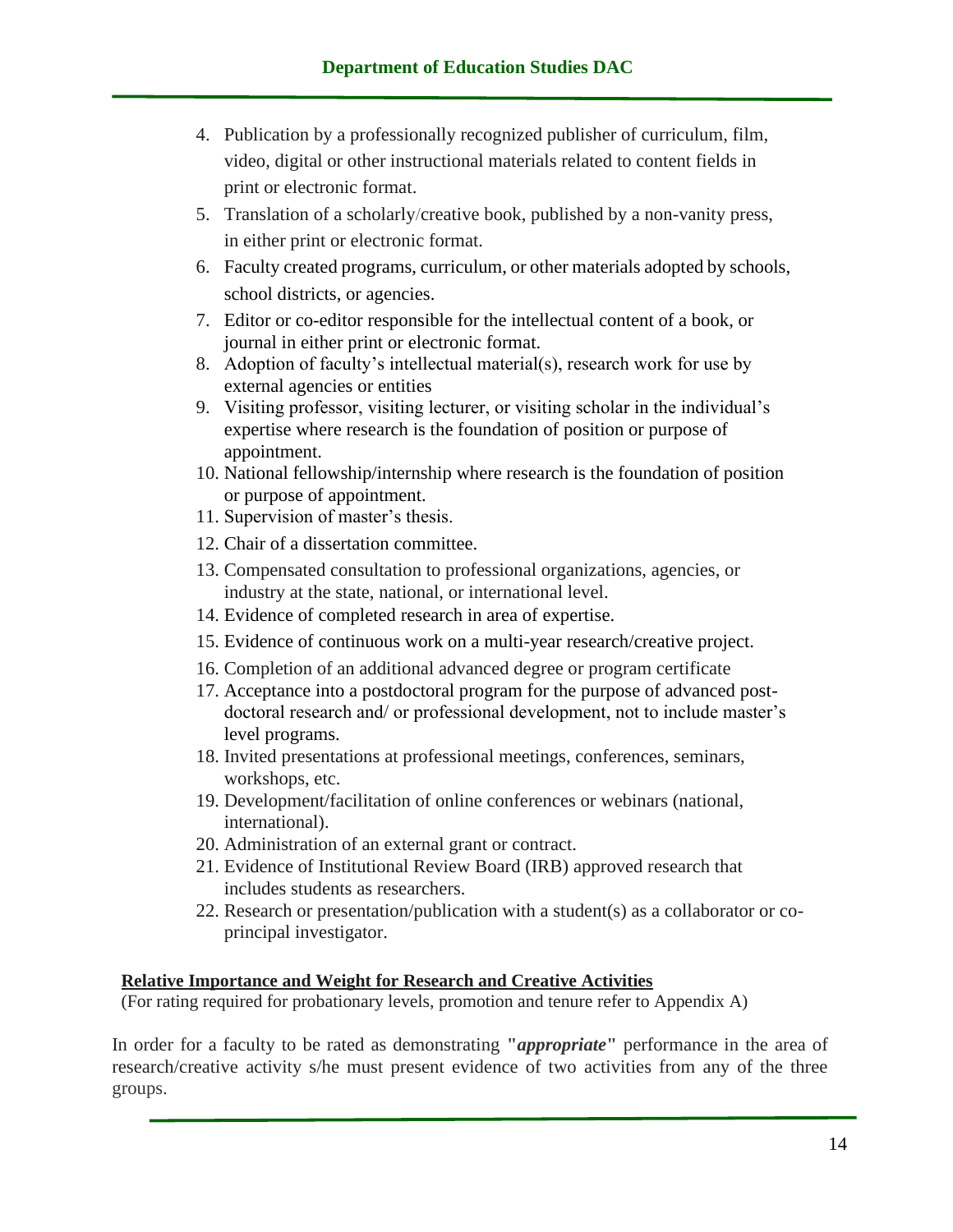| <b>Performance Level</b>   | Criteria                                                                |  |  |
|----------------------------|-------------------------------------------------------------------------|--|--|
| Appropriate                | Two (2) activities from any of the three groups.                        |  |  |
| <b>Satisfactory</b>        | Three (3) activities- <i>One</i> (1) of which must be from Group II or  |  |  |
|                            | Group III                                                               |  |  |
| <b>Highly Satisfactory</b> | Three $(3)$ activities- Must be from Group II and/or group III          |  |  |
| <b>Effective</b>           | Three (3) activities from Groups II and/or III- Three (3) activities    |  |  |
|                            | Group II and/or Group III, one $(1)$ of which must be from Group III    |  |  |
| <b>Highly Effective</b>    | Three (3) activities from Groups II and/or III- $Two (2) from group$    |  |  |
|                            | III. One activity must be a submission to a peer-reviewed journal.      |  |  |
| <b>Significant</b>         | Three $(3)$ activities from Group II and/or III- Two $(2)$ must be from |  |  |
|                            | Group III, and one $(1)$ of which must be a publication in a refereed   |  |  |
|                            | <i>journal.</i>                                                         |  |  |
| <b>Superior</b>            | Four (4) activities from Groups II and/ or III- Two (2) from Group      |  |  |
|                            | III. One of which must be a publication in a refereed journal.          |  |  |

In order for a faculty member to be rated as "*satisfactory*" in research/creative activity, s/he must

present evidence for three activities at least one of which should be from Group II and/or Group III.

In order for a faculty to be rated as demonstrating "*highly satisfactory*" performance in the area of research/creative activity s/he must present evidence of at least three activities from Group II and/or III.

In order for a faculty member to be rated as demonstrating "*effective*" performance in the area of research/creative activity s/he must present evidence of three activities from Group II and/or Ill, at least one activity from Group III.

In order for a faculty member to be rated as demonstrating "*highly effective*" performance in the area of research/creative activity s/he must present evidence of three activities, at least two of which must be from Group III. One activity must be a submission to a peer-reviewed journal.

In order for a faculty member to be rated as demonstrating **"***significant***"** in the area of research/creative activity (for Tenure and promotion to Associate Professor), she/he must present evidence from at least three activities in Groups II and/or Ill, two of which must be from Group III and one of which must be a publication in a refereed journal.

In order for a faculty member to be rated as demonstrating **"***superior***"** performance in the area of research/creative activity in the area of research/creative activity, s/he must present evidence of at least four activities from Groups II and Ill, two of which must be from Group III and one of which must be a publication in a refereed journal.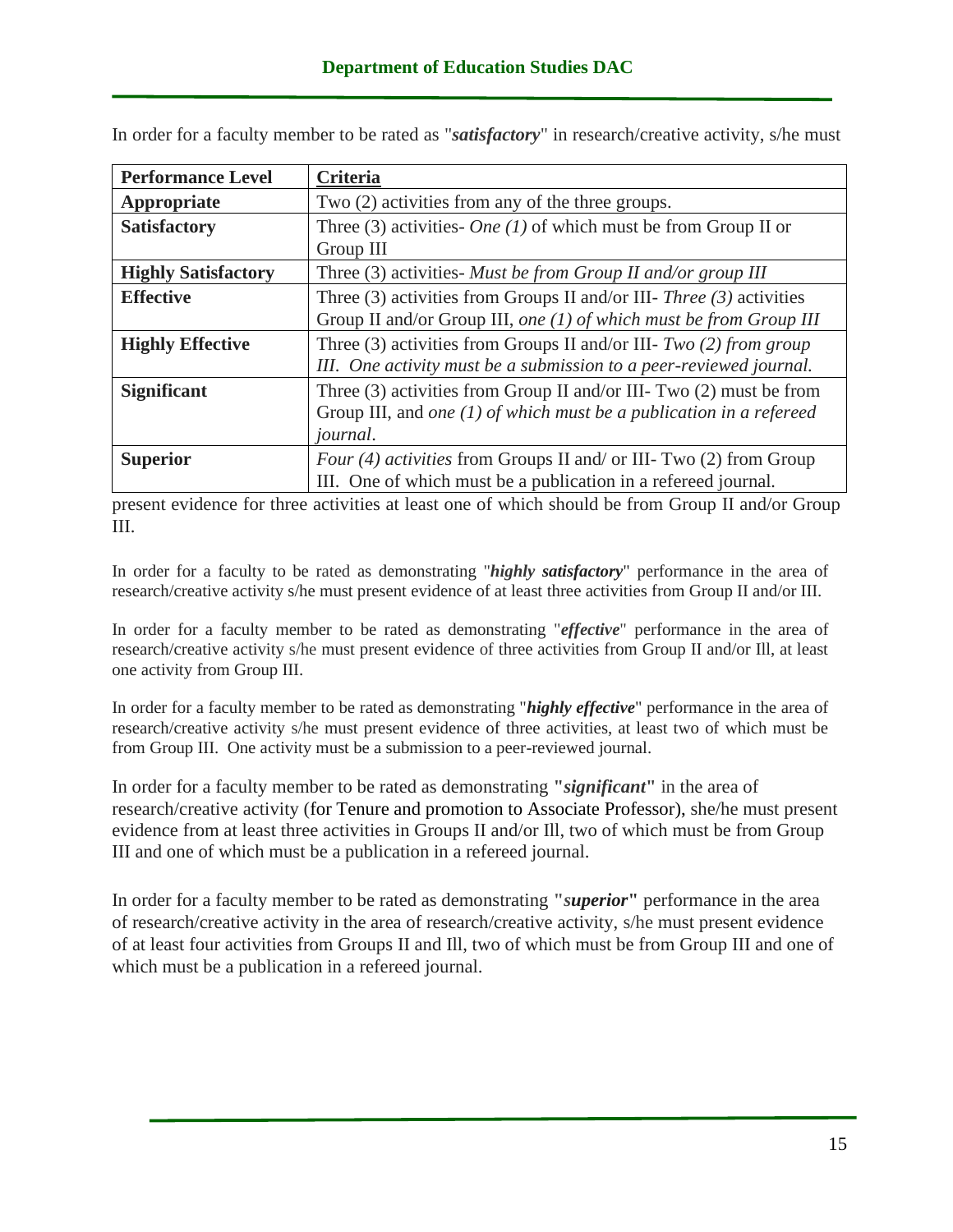**Performance Level Progression Table: Research and Creative Activity**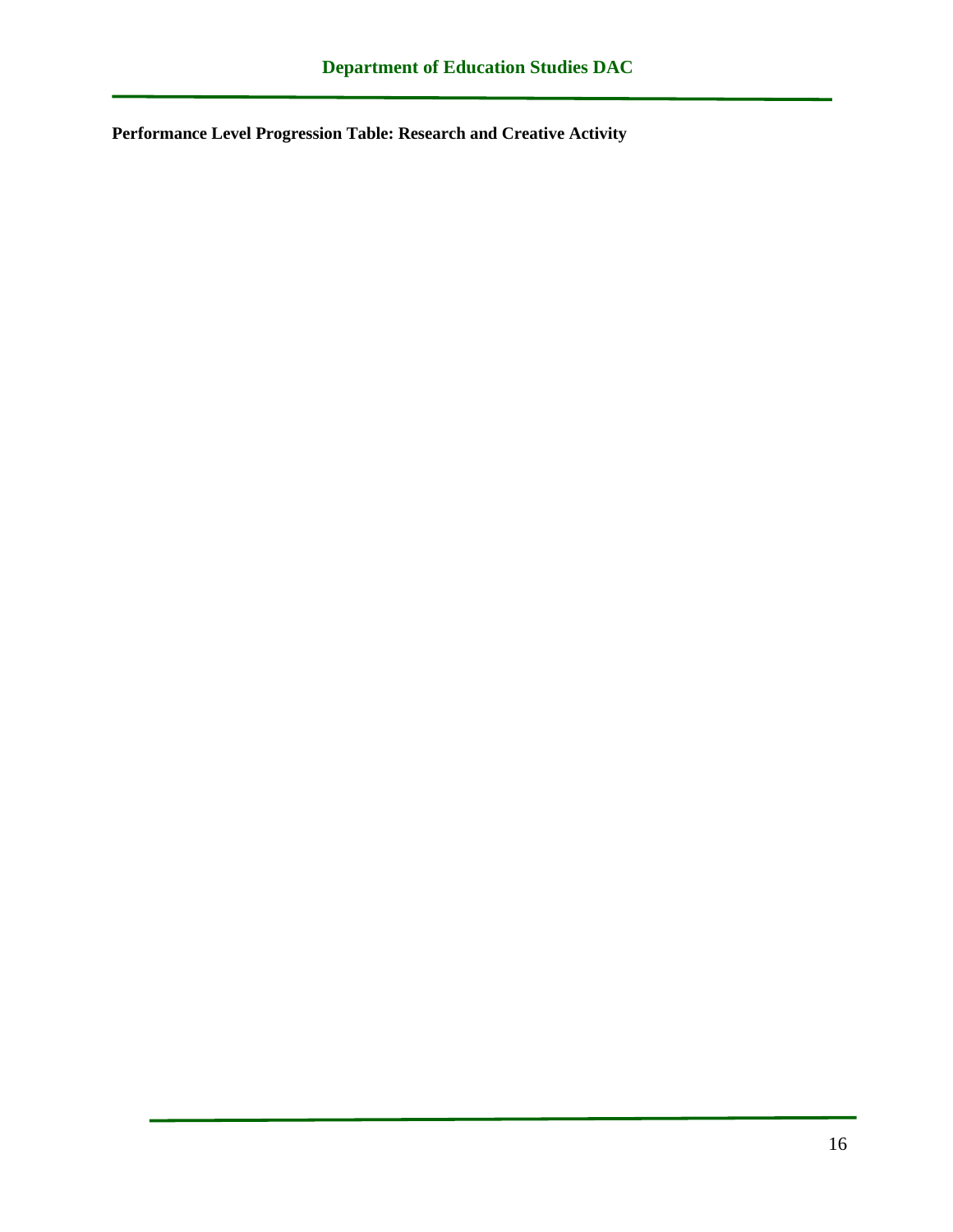#### **III. SERVICE**

Categories of materials and activities appropriate for the evaluation of Research/Creative Activity are grouped to demonstrate the order of their relative importance as guidelines, not inclusive of all possibilities, of effective performance. Service is classified as those activities for which there is no monetary compensation*.* Formal documentation from and dated within the evaluation period from the sponsoring agency such as professional organizations, school districts, publishers, state agencies, etc., should be submitted as evidence (e.g., letters of receipt, acceptance, invitation, completion or approval, evaluation summaries of activities, committee minutes, papers, publications, proposals, presentation handouts). Each source of evidence submitted and approved will count as one activity.

The following serve as guidelines in evaluating research activities:

#### **Group I Leveling:**

Institution Internal - Membership - Program, Department, College Institution Internal - Participation - Program, Department Institution External - local

#### **Group II Leveling:**

Institution Internal - Membership - University Institution Internal - Participation - College, University Institution Internal - Leadership - Program, Department Institution External - Leadership - State, Regional Institution External - Participation - Professional Entity - national, international

#### **Group III Leveling:**

Institution Internal - Leadership - College, University Institution Internal - Participation - College, University Institution External - Membership - Professional Entity Institution External - Leadership - National, International

#### **GROUP I:**

A representative sample of materials that shall include but is not limited to documents that provide evidence for the activities below.

- 1. Consultation with persons needing professional expertise.
- 2. Informing the public of available departmental and/or university services.
- 3. Membership and active participation in department committees.
- 4. Membership in professional organizations.
- 5. Participation in college faculty meetings.
- 6. Membership on a program departmental search committee.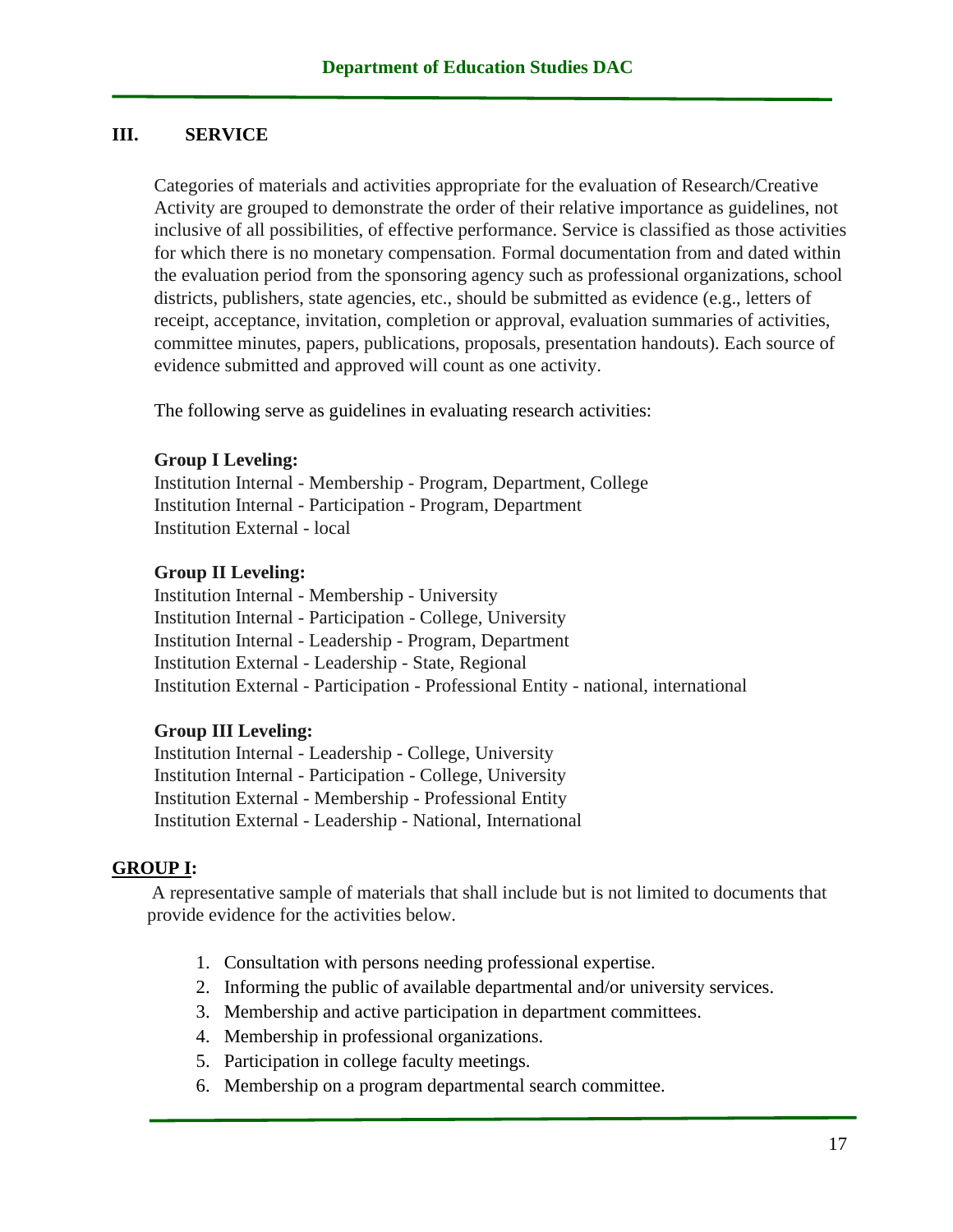### **Group II:**

A representative sample of materials that shall include but is not limited to documents that provide evidence for the activities below.

- 1. Service on a college or university committee.
- 2. Service through union activities.
- 3. Service as chairperson on a program departmental search committee.
- 4. Serving as an officer of a departmental committee.
- 5. Participation in internal reviews at the university (e.g. Program Reviews).
- 6. Service on College of Education SPA, SPO, or national accreditation committee at the college or institution.
- 7. Mentoring a new faculty member.
- 8. Providing remediation to students who fail the oral interview.
- 9. Participation in Chicago State University dissertation committees (that is not part of the assigned teaching workload; and no compensation or cues are given for this activity).
- 10. Membership on an advisory board (e.g., Head Start, community college or community-based agency).
- 11. Service as department/program secretary.
- 12. Planning/facilitating program meetings, advisory board meetings.
- 13. Active participation in local, state, regional professional organizations external to CSU (e.g. committee memberships, committee member /subcommittee member).
- 14. Informing the public of program, departmental or university services available through the distribution of print materials in a public forum.
- 15. Volunteer work to support the goal of the university or educational community.
- 16. Service as a member of a system-wide committee/task force. Providing professional services to students beyond the requirements of one's teaching assignments, and for which there is no compensation (e.g. mentoring, writing letters of recommendation, referrals, etc.).

# **Group III:**

A representative sample of materials that shall include but is not limited to documents that provide evidence for the activities below.

- 1. Leadership on College of Education SPA, SPO, or national accreditation committee at the college or institution.
- 2. Serving as an officer in a professional organization at the local, state, or regional level.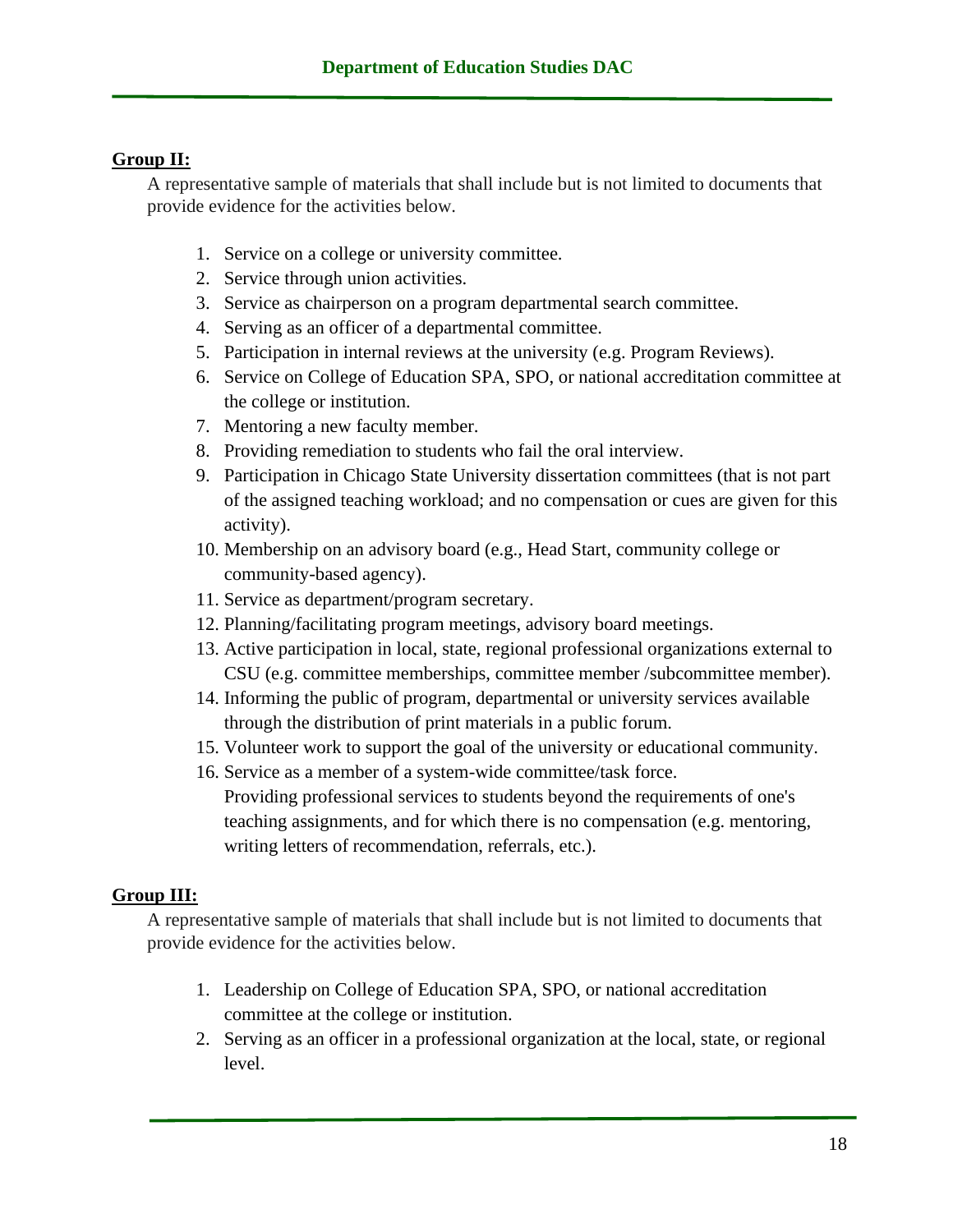- 3. Professional speaking engagement on campus or in the community-at-large on behalf of the university.
- 4. Speaking in a public forum on behalf of the program, departmental or university about available services (e.g. recruitment efforts, informational sessions).
- 5. Providing professional services to students beyond the university with no compensation
- 6. Leadership in student activities (within state/out-of-state).
- 7. Engagement of students in service-learning initiatives.
- 8. Uncompensated consultation (volunteer work), other than with CSU students, as classified in primary duties, which draws upon one's academic skills across colleges or external to the university
- 9. Assistance in ongoing university initiatives beyond that of assigned workload.
- 10. Serving as an officer on college, university, or system-wide standing committee/task force.
- 11. Participation on a college or university-wide search committee.
- 12. Serving on a local school council, school board, library board, or any other professionally related board, or advisory council.
- 13. Active engagement in on-going school reform activities.
- 14. Participation in mentoring teachers or induction activities at Chicago State University or in school districts and community-based agencies that support teacher preparation.
- 15. Participation in committees or activities designed to increase cooperation with other institutions.
- 16. Writing accreditation reports at the program, unit, or university level.
- 17. Responsibility for/participation in external reviews, accreditation or approval at the university, state, national level such as but not limited to ISBE, IBHE, HLC, SPA/SPO, and other approval entities.
- 18. Serving on an external accreditation team at the state or national level.
- 19. Serving as sponsor or advisor of student organizations.
- 20. Planning conferences, seminars, workshops, etc. which significantly adds to the field.
- 21. Provide evidence of ongoing school-based institutional relationship building for the purpose of recruitment, retention, and program development.
- 22. Participation in review or development of state policy related to the faculty member's area of expertise.
- 23. Recognition by an internal or external source for service activities.
- 24. Advocating for resources and acquisition of donations to benefit programs and students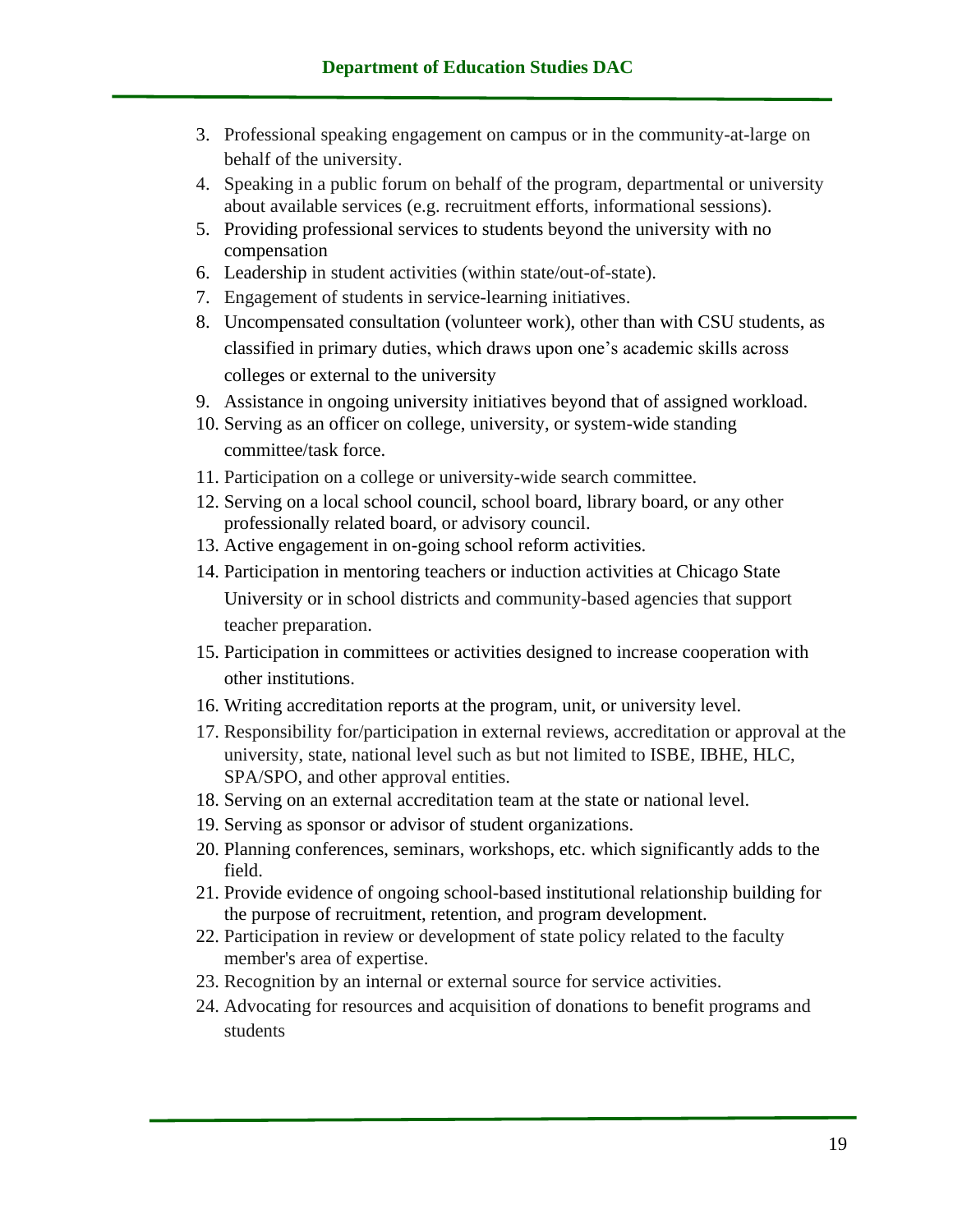25. Participation in dissertation committees at institutions external to Chicago State University (that is not part of the assigned teaching workload; and, for which no compensation or cues are given**)**.

#### **Relative Importance and Weight for Service**

(For rating required for probationary levels, promotion and tenure refer to Appendix A)

In order to be rated as demonstrating **"***appropriate***"** performance in the area of service, the individual must present evidence of two activities from any group.

In order to be rated as demonstrating "*satisfactory*" performance in the area of service, the individual must present evidence of three activities, one of which must be from Group II or Group III.

In order to be rated as demonstrating "*highly satisfactory*" performance in the area of service, the individual must present evidence of three activities, two of which must be Group II or Group III.

In order to be rated as demonstrating **"***effective***"** performance in the area of service, the individual must present evidence of at least three activities Group II or Group III, one of which must be from Group III.

In order to be rated as demonstrating **"***highly effective***"** performance in the area of service, the individual must present evidence of at least four activities two from Group II and at least one from Group III at the university, community, and/or profession organization. Activities must involve service to the university, and to the community or profession.

In order to be rated as demonstrating **"***significant***"** performance in the area of service, the individual must present evidence of at least four activities, two activities from Group II and at least two activities from group III Activities must involve service to the university, community, and the profession.

In order to be rated as demonstrating "*superior*" performance, the individual must present evidence of at least three activities from Group Ill, one being Group III demonstrating leadership at the university, community, and/or professional organization level.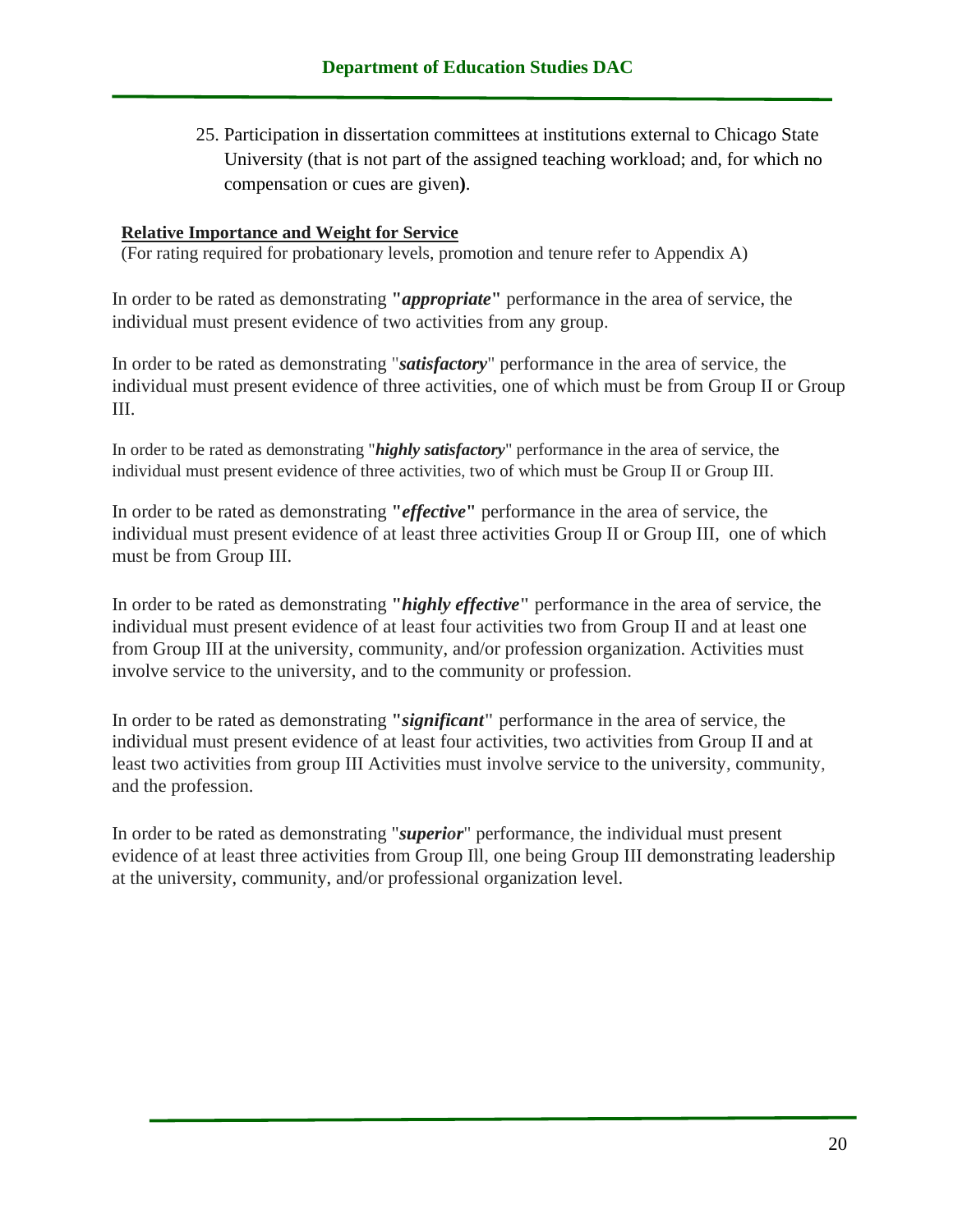### **TENURE OR PROMOTION BY EXCEPTIONALITY**

An eligible faculty who applies for consideration for tenure or promotion on the basis of exceptional performance must meet the relevant University evaluation criteria described in (Contract Article 21.2). In addition, the employee must show evidence of exceptional performance beyond that otherwise required in two of the three areas of evaluation. Evidence of two criteria must be submitted in each area evaluated for exceptionality.

#### **Exceptionality in the Area of Teaching/Primary Duties:**

- 1.Faculty Excellence Award in teaching from Chicago State University or other professional body
- 2. Development of three (3) or more completely new courses.
- 3. Development of a new program.
- 4. Revision of existing programs which are externally approved.
- 4. Student evaluations consistently rating the faculty member at 4.5-5.0 over the entire evaluation period.
- 5. Design and implementation of a new course for online format.
- 6. Program development and approval to offer a program in a web-delivered or online format.
- 7. Development and delivery of courses which are designed in multiple formats, including online and multiple time/term-delivery schedules.

| <b>Performance Level</b>   | Criteria                                                                                                                                                                    |  |  |
|----------------------------|-----------------------------------------------------------------------------------------------------------------------------------------------------------------------------|--|--|
| Appropriate                | Two (2) activities from any group.                                                                                                                                          |  |  |
| <b>Satisfactory</b>        | Three (3) activities- <i>One</i> (1) of which must be from Group II or Group<br>Ш                                                                                           |  |  |
| <b>Highly Satisfactory</b> | Three (3) activities- $Two(2)$ of which must be from Group II or group<br>Ш                                                                                                 |  |  |
| <b>Effective</b>           | Three (3) activities- Three (3) activities Group II or Group, one (1) of<br>which must be from Group III                                                                    |  |  |
| <b>Highly Effective</b>    | Four (4) activities- $Two(2)$ from group II and at <i>least one</i> (1) from<br>Group III. Activities must involve service to the university,<br>community, or profession.  |  |  |
| <b>Significant</b>         | Four (4) activities Two (2) from Group II and at least two (2) from<br>Group III. Activities must involve service to the university,<br>community, or profession.           |  |  |
| <b>Superior</b>            | Three $(3)$ activities-Three $(3)$ from Group III, one from Group<br>demonstrating leadership at the university, community, and/or<br>professional organization level.<br>. |  |  |

8. Development and administration of cohorts and/or cohort partnerships including the development of curriculum and assessment systems.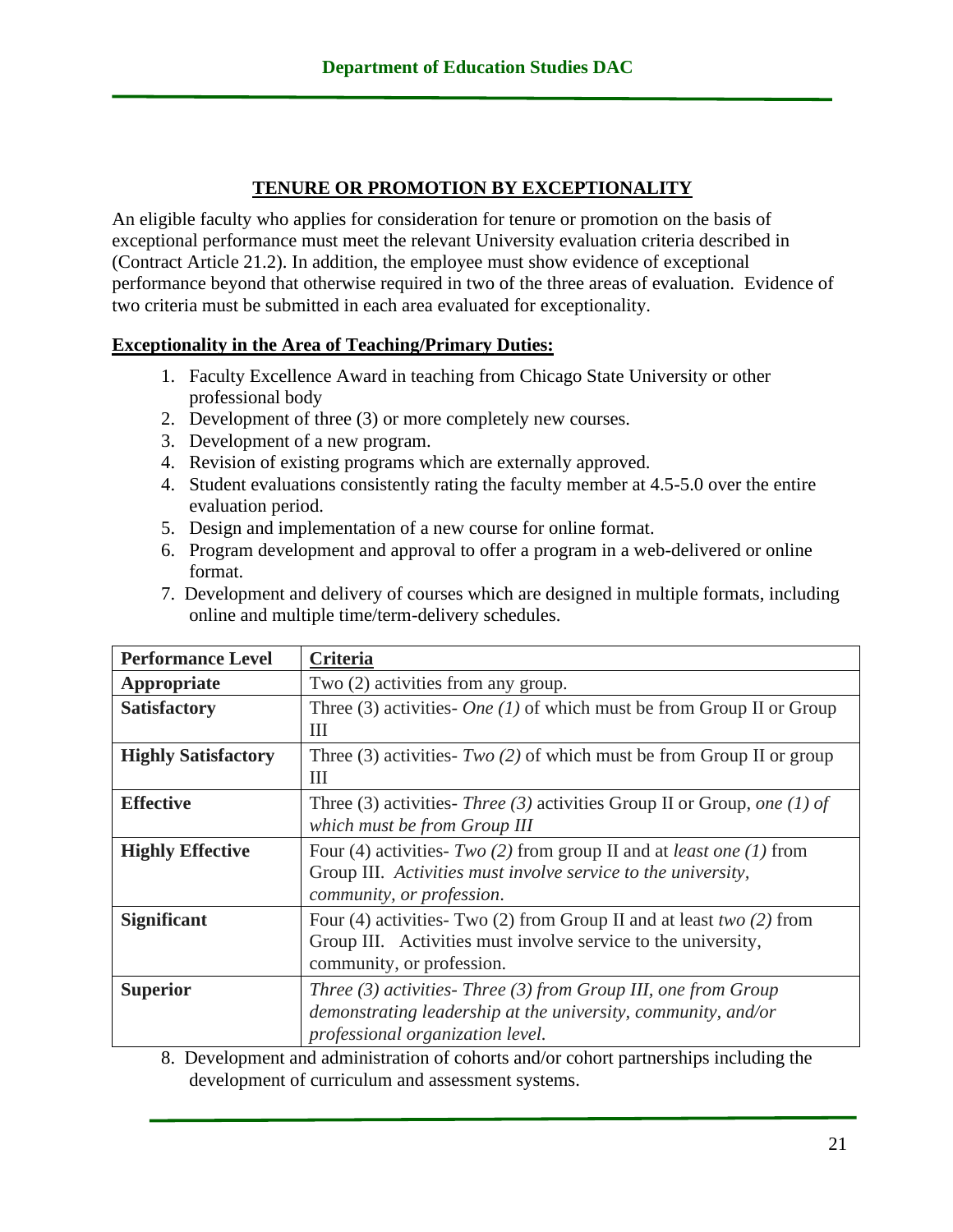### **Exceptionality in the area of Research/Creative Activities:**

- 1. Award of Faculty Excellence Award in research/creative activities from Chicago State University or other professional bodies.
- 2. Award of federal grant.
- 3. Award of two or more externally funded grants or contracts.
- 4. Invitation as a keynote speaker that impacts and/or outreaches to local, state, national or international constituencies.
- 5. Visiting professor, lecturer, or scholar on an international level in the individual's area of expertise.
- 6. International fellowship or internship.
- 7. Two or more publications in a refereed research journal.
- 8. Three or more publications from Groups III.
- 9. Service as editor or co-editor of a refereed journal.
- I0. Presentation/publication with a student(s) at national and/ or international conferences/ publications.
- 11. Chair of dissertation committee (external to Chicago State University).
- 12. Evidence of award of grant or contract proposal to governmental, foundational, and/or private agency external sources that are generally considered to be highly competitive.

#### **Exceptionality in the Area of Service:**

- 1. Award of Faculty Excellence Award in service from Chicago State University or other professional bodies.
- 2. Serves as an officer of a professional organization at the national or international level.
- 3. Chair of planning committee for a state, national or international conference
- 4. Participation on a committee that reviews/develops policy related to one's area of expertise at the national or international level.
- 5. Service as an unpaid consultant to a national or international organization.
- 6. Cumulative participation in five or more of the activities specified in Group III
- 7. Leadership on an accreditation review team at the state or national level.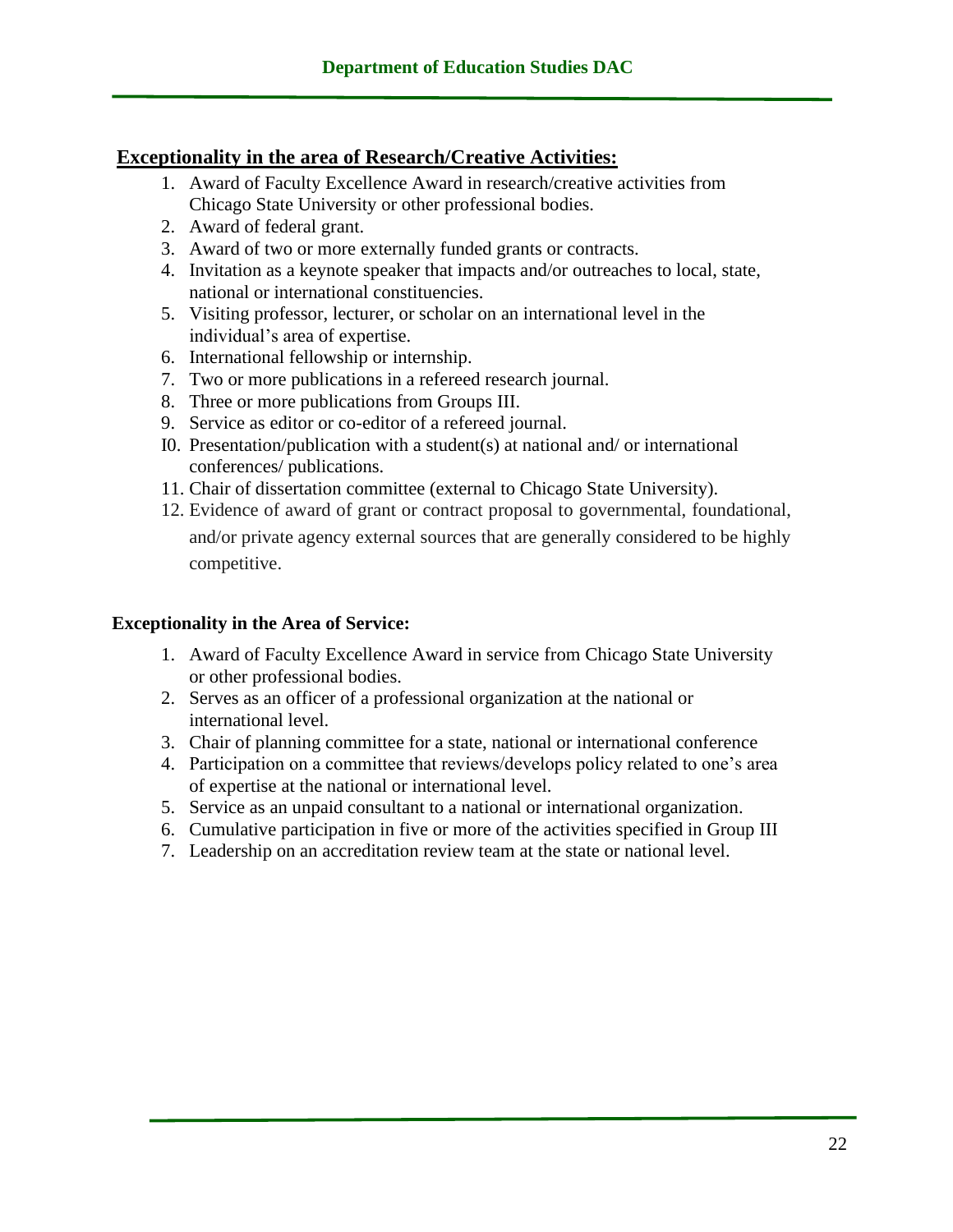### **EVALUATION OF TENURED FACULTY**

The annual evaluation for tenured employees not being considered for promotion or PAI is a process to evaluate each faculty member's work performance and accomplishments. The evaluation shall consist of the review by the Department Chair/Director of the required professional materials, including work in progress done since the last evaluation. Faculty will be evaluated in the areas of teaching, research and service using standards of adequate and exemplary as specified in the Department of Education Studies DAC. The evaluation shall include: 1) Required student course evaluations; 2) Materials submitted by the employee to substantiate performance in each of the areas of teaching/primary duties, research/created activity and service; 3) Materials in the employee's personnel file.

Beginning Spring 2021 and continuing thereafter, the evaluation materials will be submitted to follow a biennial pattern: Year 1 (beginning Spring 2021), a summary of work in each area (Teaching -performance of primary duties/research-creative activities/service), specifically referencing the requirement of the departmental application of criteria (DAC), and following 19.4.c.1.b. In either year, the Department Chairperson/Director and Dean may request additional documentation (Contract Article 19.4.c.(1) (d).

### **Adequate Standards: (Adapted Third Year Retention Criteria)**

- Teaching/Performance of Primary Duties: Effective Student: Effective Chair: Effective Materials: Effective Primary duties and/or Curriculum Development: Effective
- Research/Creative Activities: Highly Satisfactory. In addition, each 5 years faculty will provide evidence of submission of a manuscript to a refereed journal or submission of a proposal for external grant funding.
- Service: Highly Satisfactory.

### **Exemplary Standards: (Tenure Criteria)**

- Teaching/Performance of Primary Duties: Significant Student: Significant Chair: Significant Materials: Significant Primary duties and/or Curriculum Development: Significant
- Research/Creative Activities: Highly Effective
- Service: Highly Effective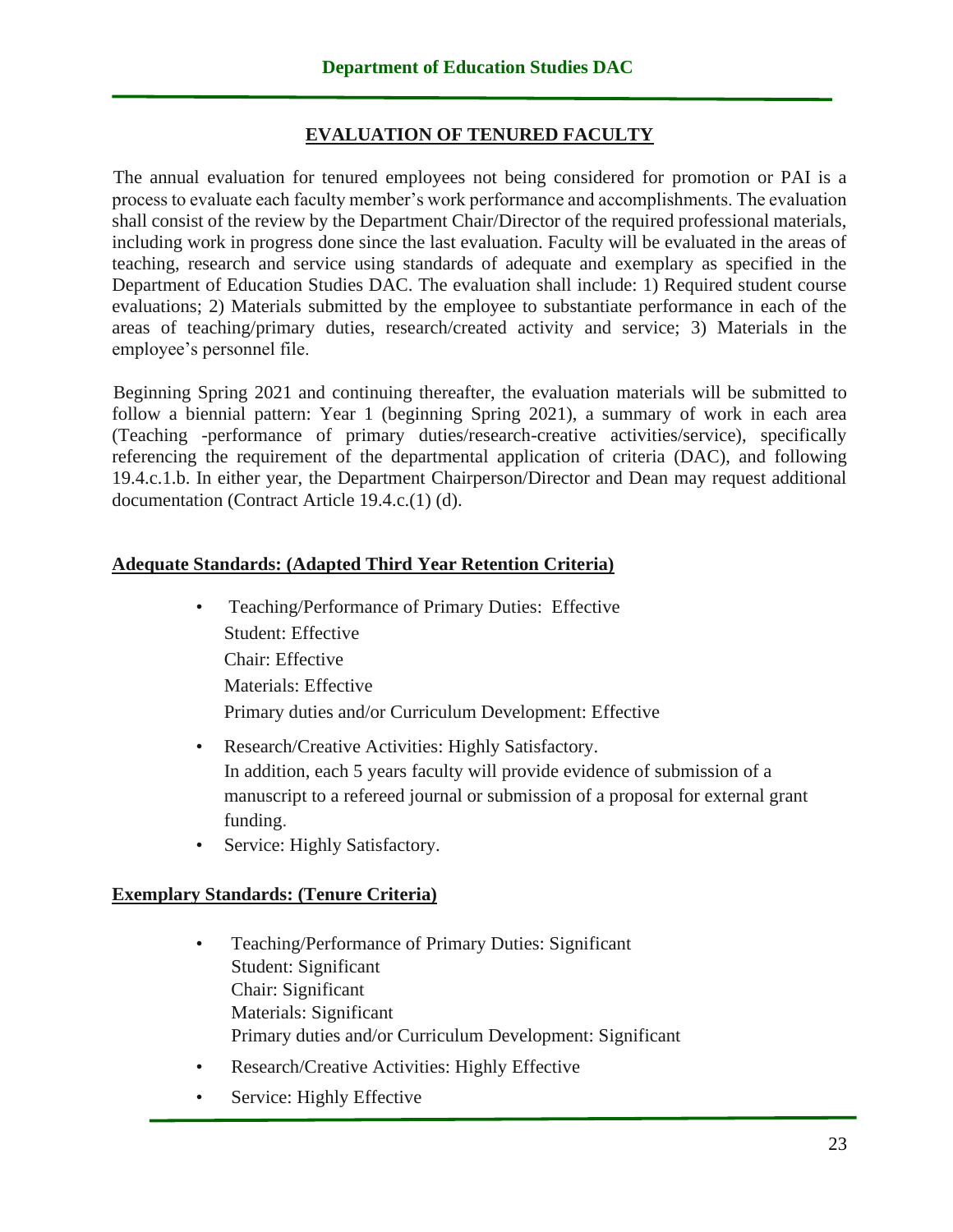# **EVALUATION OF UNIT B FACULTY**

Unit B consists of employees in three classifications: Lecturers (designated as teaching professionals or temporary resource professionals), part-time (over 50%) Clinical Faculty (designated as clinical professionals) and Academic Support Professionals (Civil Service), and Academic Support Professionals (non-Civil Service). (Article 33.1).

No Lecturer or Clinical Faculty shall be evaluated until she/he has completed one full academic term of service at the university. Evaluation of employees on Lecturer or Clinical Faculty appointments shall consist of a review of the following by the Department Chair/Supervisor and the College of Education Dean/Director where applicable.

#### **Responsibilities of Faculty Member Being Evaluated**

For retention, each evaluation period, as provided by the personnel action timetable, the faculty member provides a portfolio of materials which contains the following items: (1) table of contents, (2) A summary of each area of evaluation as appropriate to the faculty member's retention evaluation year (see below) (3) A copy of the current approved DAC, (4) A current vita, (5) A summary of all student evaluations, (6) A copy of the chairperson's observation evaluation, (6) other materials which provide evidence of their effectiveness of teaching/primary duties and which support retention and/or acquisition of a multi-year contract. The portfolio must be submitted to the department chairperson by the date designated in the personnel action timetable.

### **Following Review of Lecturer's or Clinical Faculty/Professional Documents**

The department chair and/or the chair's representative who observed the faculty./teaching/primary duties and the College of Education dean shall each write an evaluation of the employee's teaching/primary duties, research/creative, and service. The evaluations shall state whether and why the employee's degree of effectiveness in each area meets expectations with reference to the performance standards specified in the appropriate DAC.

A rating of *satisfactory* or above shall not constitute a promise of future employment. Future employment opportunities shall be governed by the provisions of Article 30.

### **Unsatisfactory Recommendations for Lecturers and Clinical Faculty**

In the event of an *unsatisfactory* recommendation, the evaluation must include a classroom visitation report by the department chair or his/her representative as defined by the DAC. A copy of the evaluation shall be sent to the employee. Upon the request of the employee, a conference shall be held between the department chair and the employee to discuss the written evaluation.

If an employee's performance is judged *unsatisfactory*, the department chair and the COE dean shall provide written reasons, based on the statement of the DAC.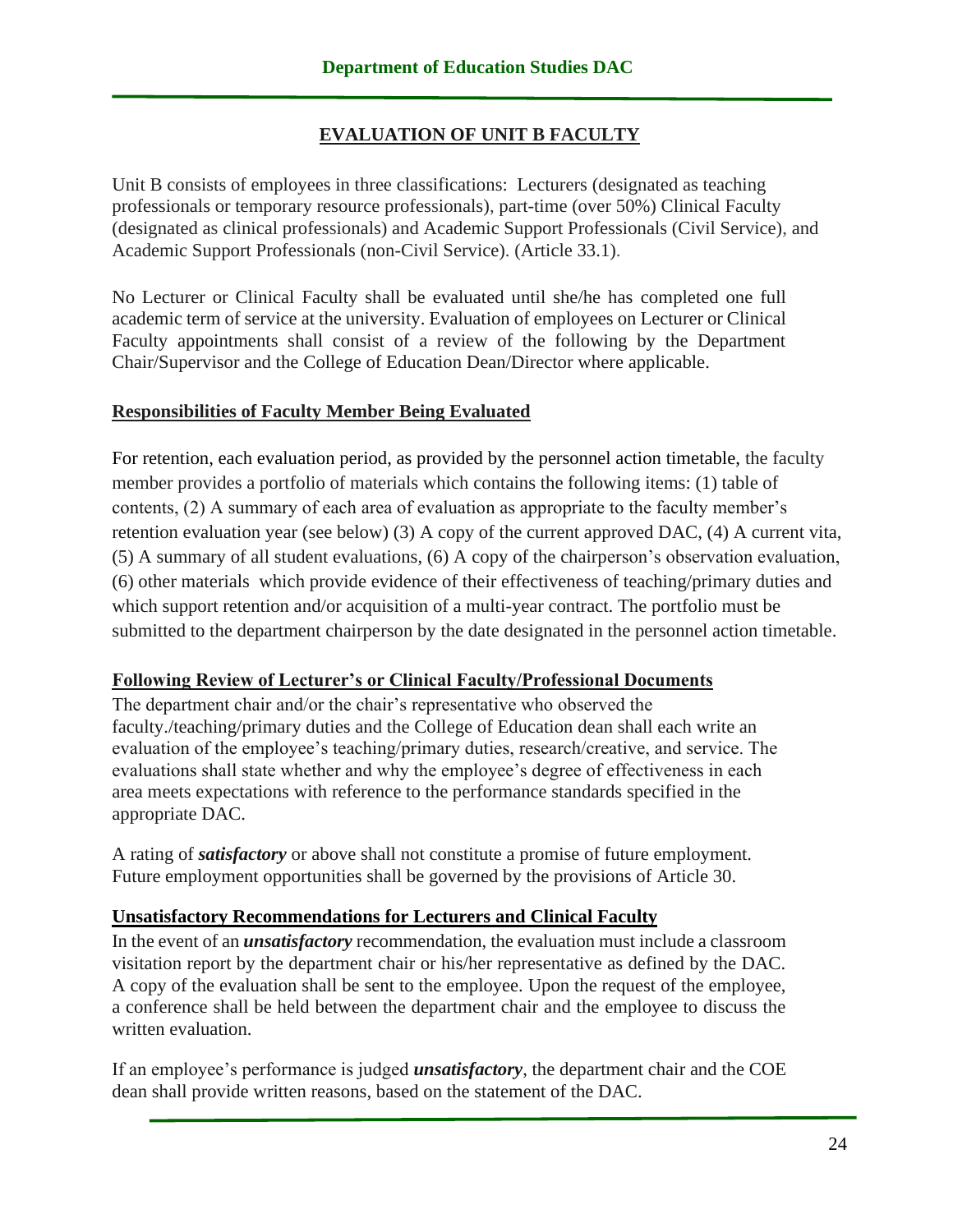The employee may forward the decision of the department chair and COE dean to the union chapter president who shall notify the provost to initiate the selection process for review by an appeals committee. The appeals committee shall be composed of three (3) bargaining unit members from Unit A and/or Unit B: one member selected by the employee, one member selected by the department chair, and the third by the two (2) members selected.

### **Unit B Lecturers**

Unit B Lecturers are full or part-time teaching professionals or resource professionals who have been appointed on a temporary basis and are eligible for annual reappointment. Lecturers are eligible for a multi-year contract after a period of four years employment at the university, provided evaluation criteria have been met as defined within the DAC and in the contract.

### **Unit B Clinical Faculty**

Unit B Clinical Faculty are responsible for supervising students in student teaching, practicum, or other clinical setting. Clinical faculty are eligible for annual reappointment and multi-year appointments upon satisfactory performance in evaluation. With 5 years of satisfactory service as a clinical faculty member, they are eligible for 3-year renewable contracts if they have earned the required highly effective and superior evaluations.

|                                                                 | <b>Teaching</b>         | Research                | Service                 |
|-----------------------------------------------------------------|-------------------------|-------------------------|-------------------------|
| Year 1                                                          | Satisfactory            |                         |                         |
| Year <sub>2</sub>                                               | Satisfactory            |                         |                         |
| Year 3                                                          | <b>Highly Effective</b> |                         |                         |
| Year 4                                                          | <b>Highly Effective</b> | Satisfactory            | Satisfactory            |
| Year 5/ Clinical<br>Faculty Eligible for<br>Multi-Year Contract | <b>Highly Effective</b> | Satisfactory            | Satisfactory            |
| Year 6 and beyond                                               | <b>Highly Effective</b> | <b>Highly Effective</b> | <b>Highly Effective</b> |

#### **Evaluation Criteria Specified for Full-Time Unit B Clinical Faculty and Lecturers**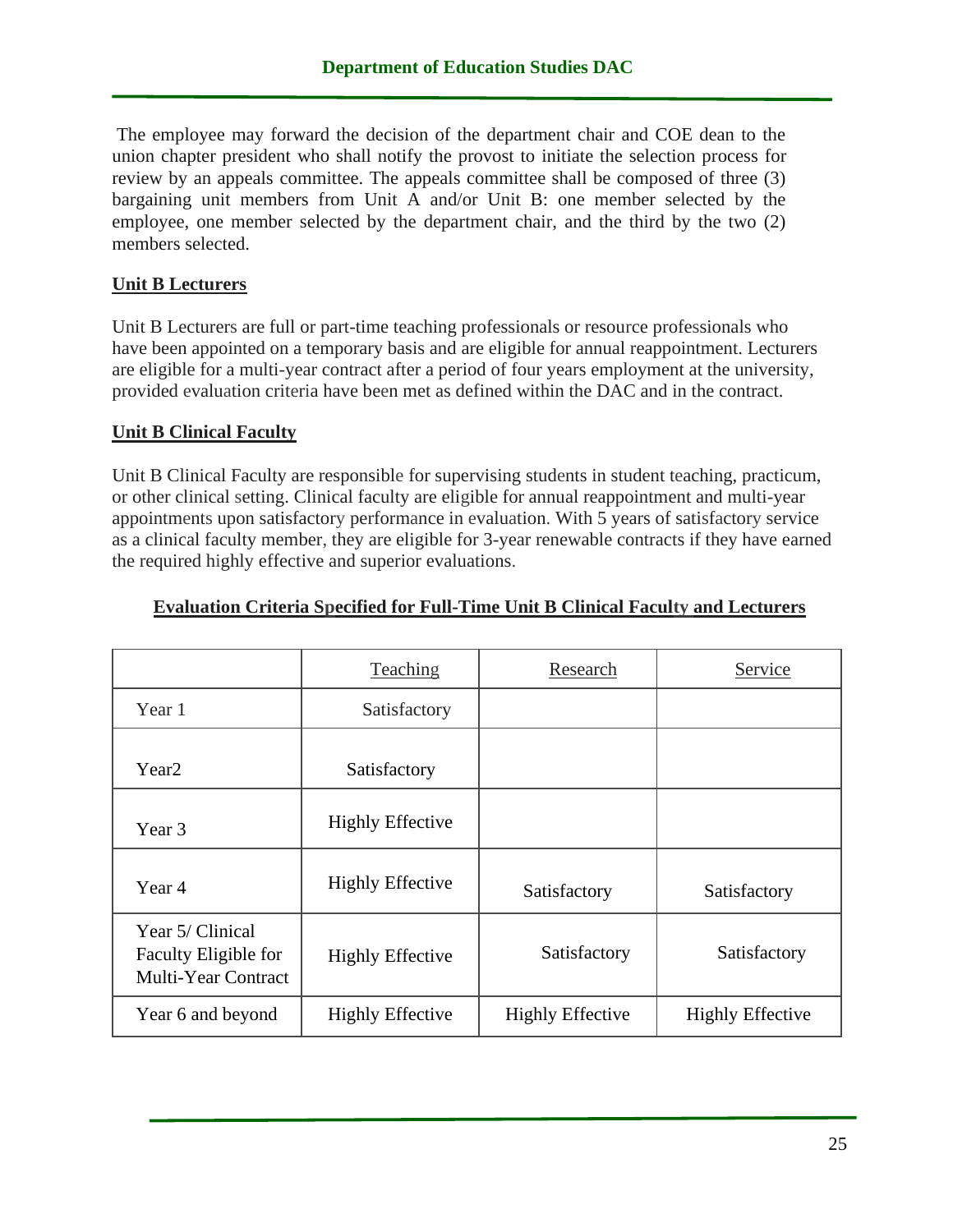### **Relative Emphasis of Evaluation Areas**

Teaching/performance of primary duties is the most important of the three areas of evaluation. Next highest priorities go to research/creative activity and service, both of which are given equal emphasis.

The evaluation criteria for *part-time* lecturers will be confined to the evaluation of teaching performance only and are observed by the department chairperson only. Part-time lecturers must achieve levels of "Satisfactory" the first and "Highly Effective" the second year and thereafter. Course materials are to be judged by the Department Chair as reflecting the approved syllabus of the course and based on accreditation standards.

The evaluation of *full-time* lecturers must address categories 1, 2, and 3 within the evaluation of teaching performance. Syllabi and course materials are to be judged by the Department Chair as reflecting the approved syllabus of the course and based on accreditation standards. Course materials are to be kept current and revised as is appropriate. Full-time lecturers are to be observed by the department chairperson and one tenured or tenure-track department faculty person annually.

For the first three years of employment, evaluation of full-time lecturers will be confined to the evaluation of teaching. Full-time lecturers must achieve levels of "Satisfactory" the first year, and "Highly Effective" the second year and thereafter in teaching. For the fourth year, full-time lecturers must achieve a level of "Satisfactory" in Research/Creative Activity and Service must be achieved. For the sixth year, full-time lecturers must achieve a level of Highly Effective" in research/creative activity and service.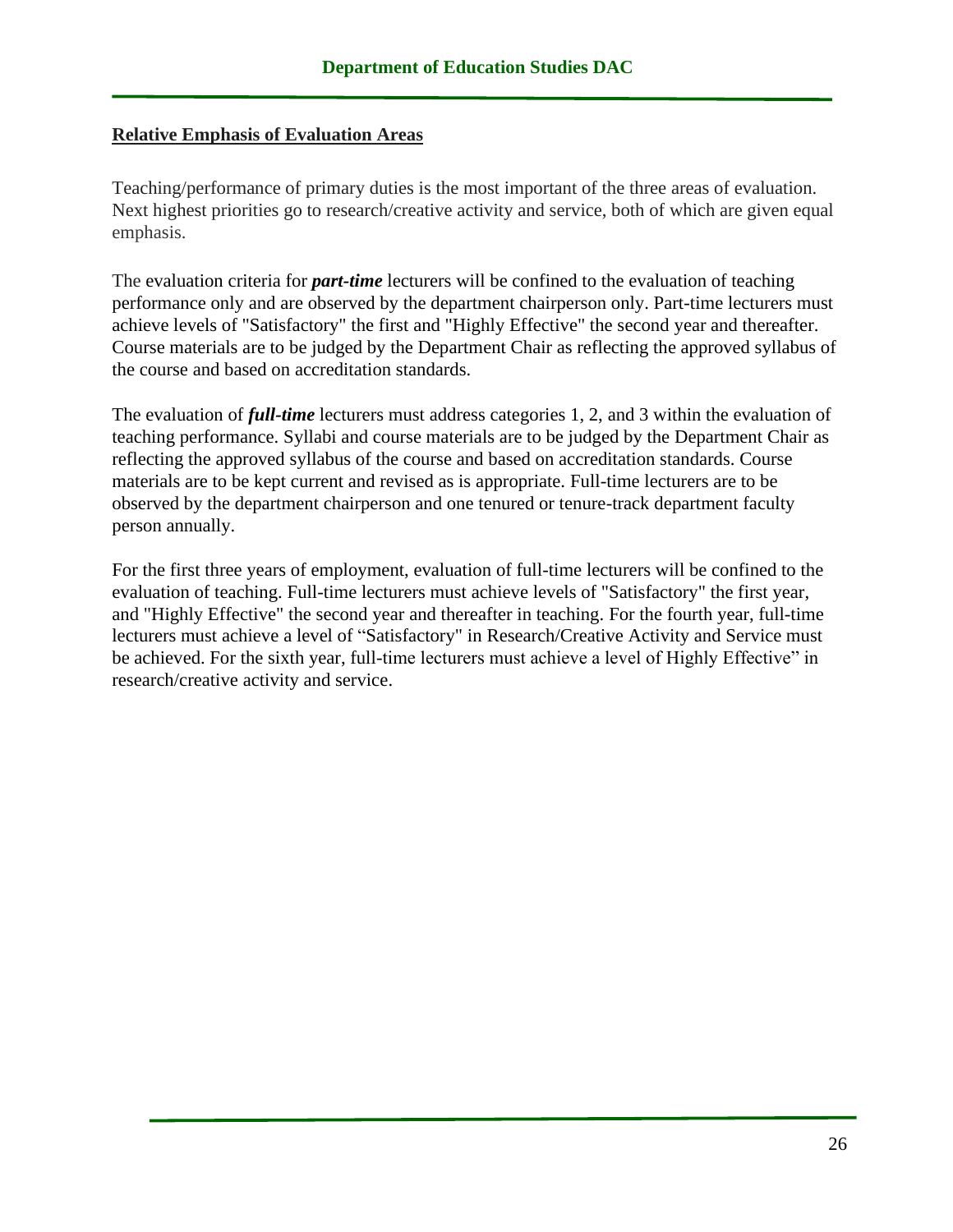# **APPENDIX A**

# **Evaluation Criteria Specified by the Unit A Faculty**

|                                                          | <b>Teaching</b>                                   | <b>Research</b>                                          | <b>Service</b>             |  |
|----------------------------------------------------------|---------------------------------------------------|----------------------------------------------------------|----------------------------|--|
| Probationary year I                                      | Satisfactory                                      | Appropriate                                              | Appropriate                |  |
| Probationary year 2                                      | Satisfactory                                      | Satisfactory                                             | Satisfactory               |  |
| Probationary year 3                                      | Effective                                         | <b>Highly Satisfactory</b>                               | <b>Highly Satisfactory</b> |  |
| Probationary year 4                                      | <b>Highly Effective</b>                           | Effective                                                | Effective                  |  |
| Probationary year 5                                      | Significant                                       | <b>Highly Effective</b>                                  |                            |  |
| Probationary year<br>$6/T$ enure                         | Superior (by the end of<br>the evaluation period) | Significant                                              | Significant                |  |
| Promotion to associate<br>professor                      | Superior                                          | Significant                                              | Significant                |  |
| Promotion to full<br>professor                           | Superior                                          | Superior<br>Superior                                     |                            |  |
| <b>PAI</b> - Professional<br><b>Advancement Increase</b> | Superior                                          | Superior or<br>Superior or<br>Significant<br>significant |                            |  |
| Personnel action by<br>exception *                       | Superior or<br>Exceptional                        | Superior or<br>Exceptional                               | Superior or<br>Exceptional |  |

 **To meet criteria for personnel action by exceptionality, faculty member must show exceptionality in 2 of three areas of evaluation.**